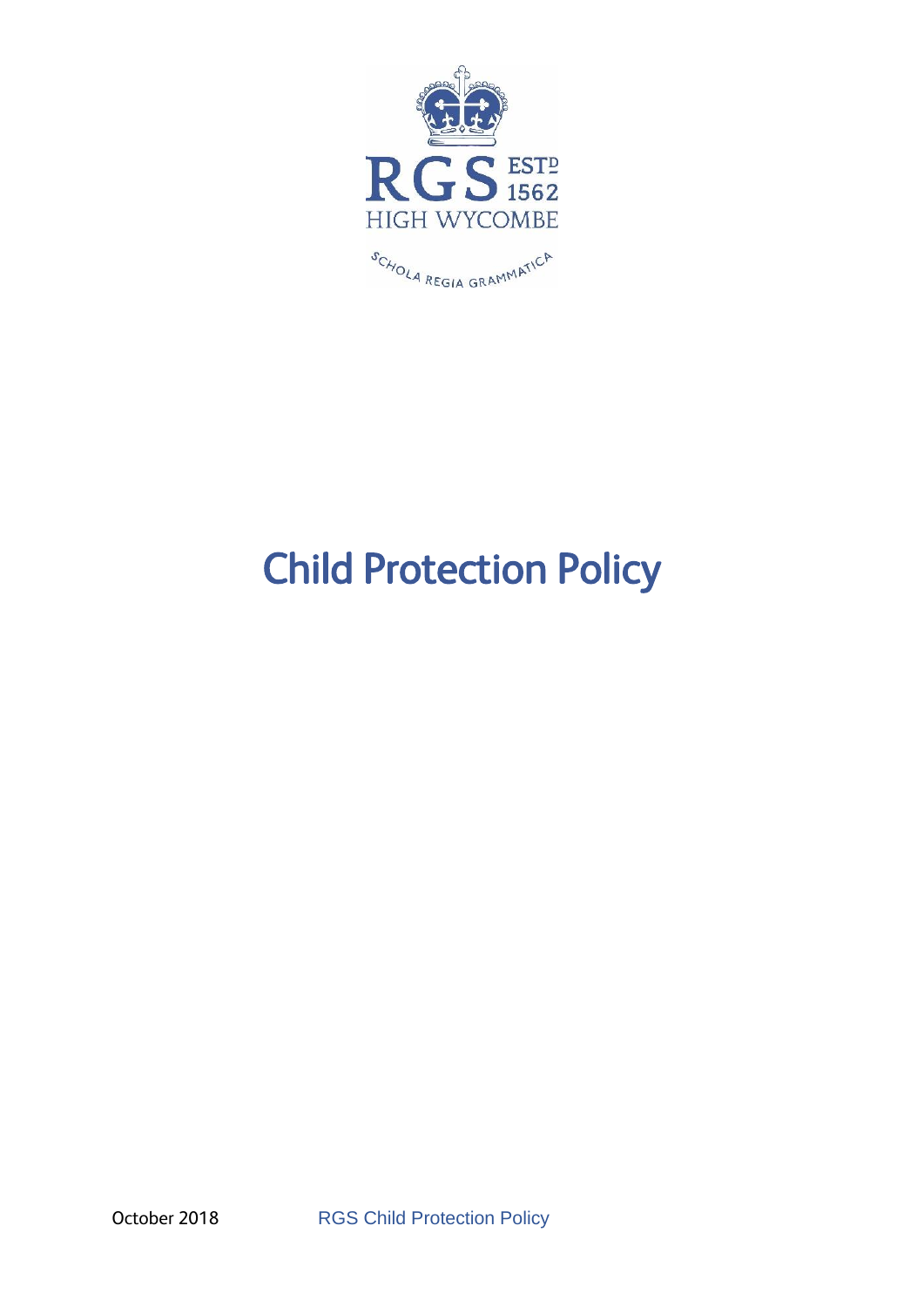# **CONTENTS**

- 1. Contacts
	- 1.1 School contacts
	- 1.2 Contacts in County
	- 1.3 Other contacts
- 2. Introduction
- 3. Responsibilities
- 4. Procedures
- 5. Prevention
- 6. Supporting Children
- 7. Confidentiality
- 8. Supporting staff
- 9. Allegations against staff
- 10. Transfer of Risk
- 11. Whistleblowing
- 12. Physical Intervention/Positive Handling
- 13. Anti-Bullying
- 14. Racist Incidents
- 15. Health and Safety
- 16. E-Safety
- 17. Sexting
- 18. Cultural Issues
- 19. Retention of Records
- 20. Use of Photography
- 21. Policy Review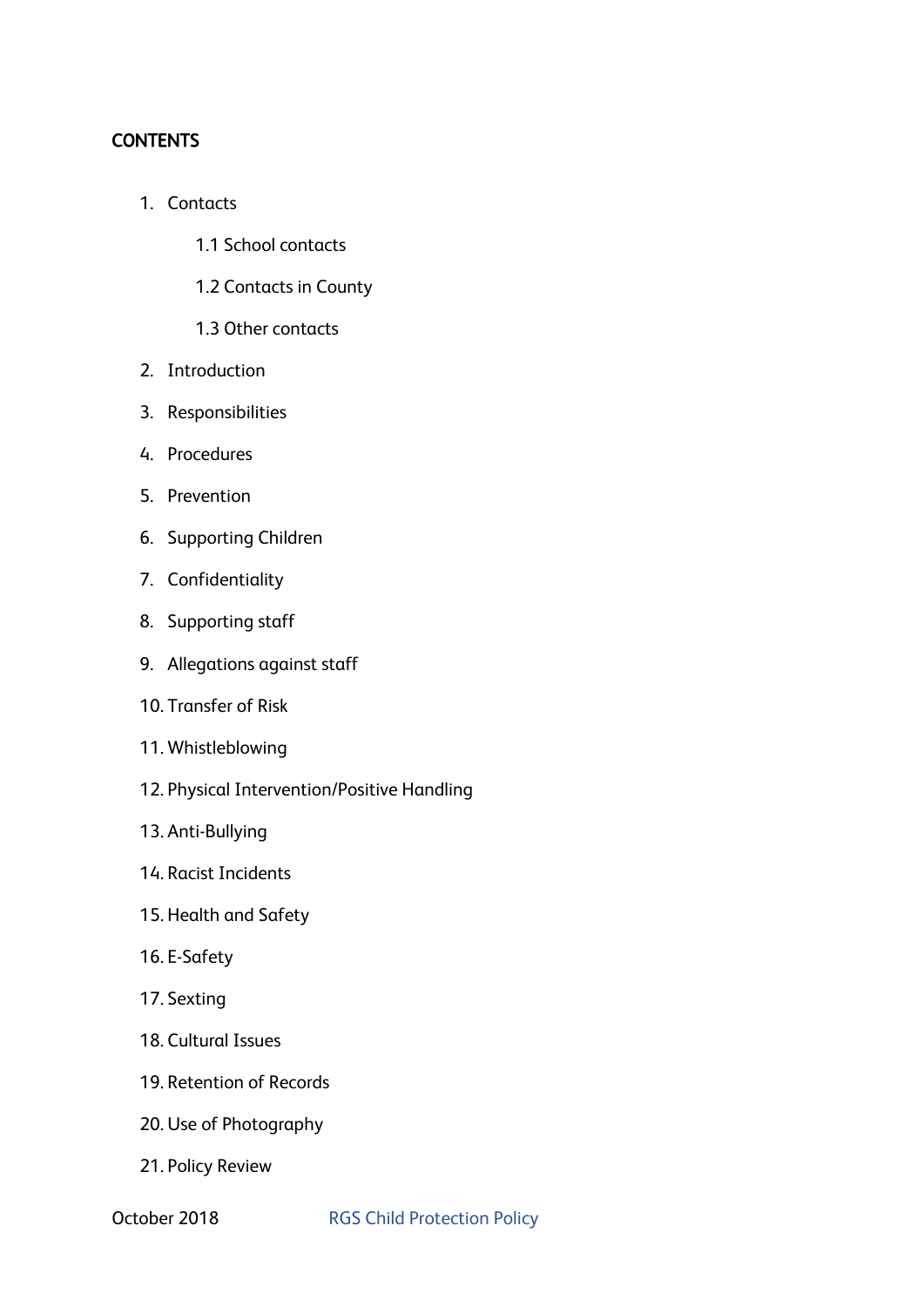# 1 Contacts

1.1 School contacts

- Designated Safeguarding Lead (DSL): Mrs D C Booth 0149 524955
- Additional Designated Safeguarding Lead(s):Mr J I Scourfield 01494 551405
- Additional Designated Safeguarding Lead(s): Mrs S Herath 01494 524955
- Additional Designated Safeguarding Lead(s): Mr D Durning 01494 524955
- Designated Safeguarding Lead(s): Term Time out of hours contact number: 01494 551405
- Headmaster: Mr P B Wayne 01494 524955
- Nominated Governor: Dr S Abbas
- Chair of Governors: Mr S Ashton

#### 1.2 Contacts in County

| <b>Education Safeguarding Advisory Service</b>                                                         | 01296 382912                  |
|--------------------------------------------------------------------------------------------------------|-------------------------------|
| <b>Education Safeguarding Advisor</b>                                                                  | 01296 382732                  |
| First Response Team (including Early Help)                                                             | 01296 383962                  |
| Local Authority Designated Officer (LADO):                                                             | 01296 382070                  |
| RU Safe? (Barnardos - Child Sexual Exploitation Service) 01494 461112                                  |                               |
| Children's Services, Out of Hours:                                                                     | 0800 999 7677                 |
| Equalities Manager/Management of Bullying/Prevent Lead for Schools                                     | 01296 382461                  |
| <b>Thames Valley Police</b>                                                                            | 101(999 in case of emergency) |
| <b>Buckinghamshire Safeguarding Children Board</b><br>for procedures, policies and practice guidelines |                               |
| <b>Bucks Family Information Service</b>                                                                | 0845 688 4944                 |
| <b>Schools Web</b>                                                                                     |                               |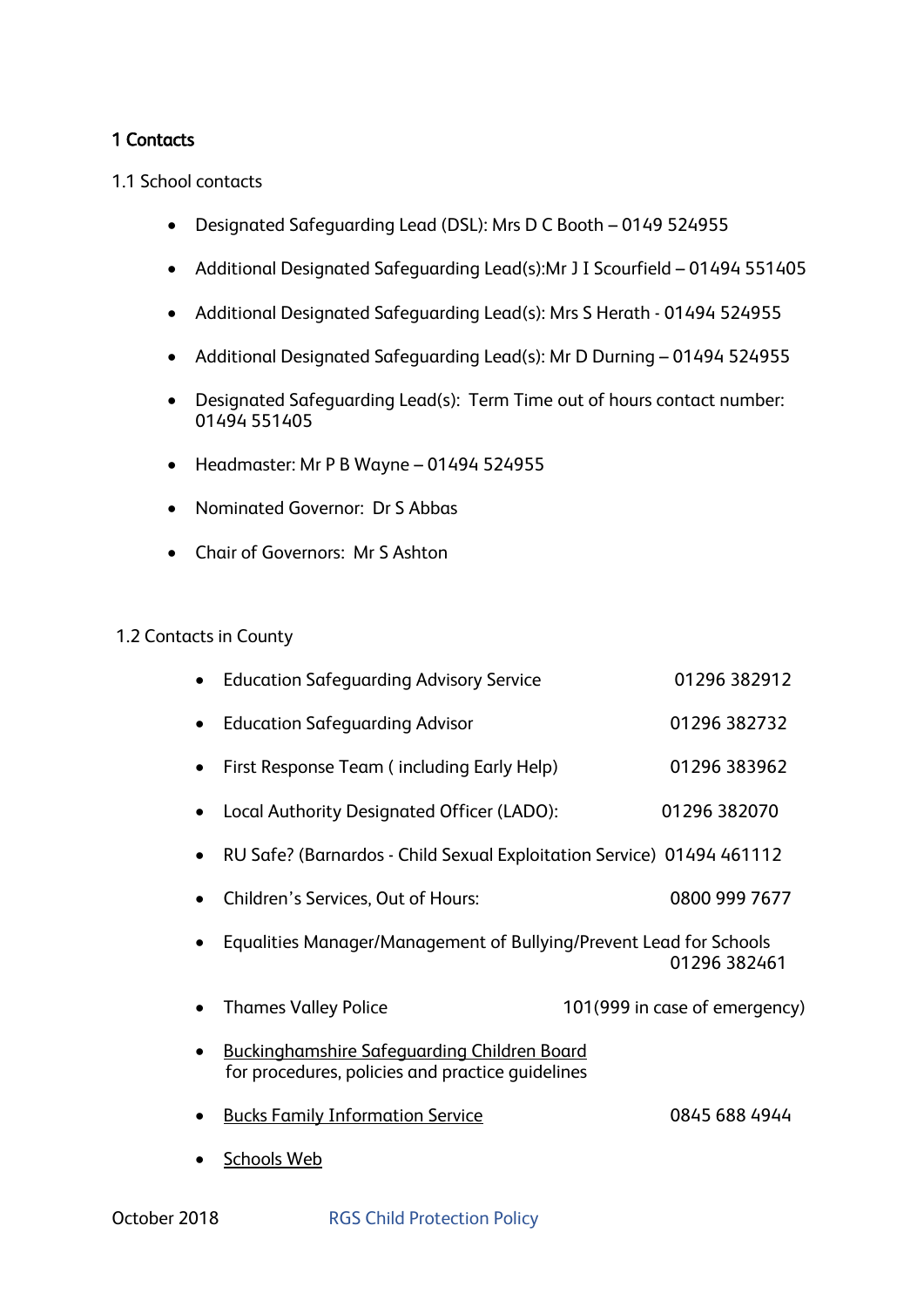School bulletin, Safeguarding links, A-Z guide to information and services

# 1.3 Other contacts

|                                                        | <b>NSPCC</b>                                                  | 0800 800 5000                               |
|--------------------------------------------------------|---------------------------------------------------------------|---------------------------------------------|
|                                                        | Childline                                                     | 0800 11 11                                  |
| $\bullet$                                              | Kidscape Bullying Helpline                                    | 0845 1205 204                               |
|                                                        | <b>Female Genital Mutilation</b>                              | 0800 0283550<br>Email: famhelp@nspcc.org.uk |
|                                                        | Samaritans                                                    | 0845 790 9090                               |
| <b>CEOP</b> (Child Exploitation and Online Protection) |                                                               |                                             |
|                                                        | Foreign and Commonwealth Office<br>(Forced Marriages Section) | 0207 008 0151                               |
|                                                        | Crimestoppers                                                 | 0800 555 111                                |

# 2 Introduction

At the Royal Grammar School, we believe a child centred approach is fundamental to safeguarding and promoting the welfare of every student. A child centred approach means we strive always to keep the child in focus when making decisions about their lives and working together with them, their families as well as partner agencies. All staff are expected to be vigilant to the needs of our students.

- 2.1 This policy has been developed in accordance with the principles established by the Children Acts 1989 and 2004; and in line with the following:
	- 'Working Together to Safeguard Children 2018'
	- "Keeping Children Safe in Education"- statutory guidance for schools and further education colleges. Sept 2018
	- Buckinghamshire Multi-Agency Information Sharing for Children, Young People & Families – Code of Practice for sharing personal information, March 2015. (Currently under review July 2018)
	- Children Missing Education; Statutory Guidance for Local Authorities Sept 2016
	- Statutory Guidance issued under section 29 of the Counter-Terrorism and Security Act 2015
	- Sexual Violence and Sexual Harassment between children May 2018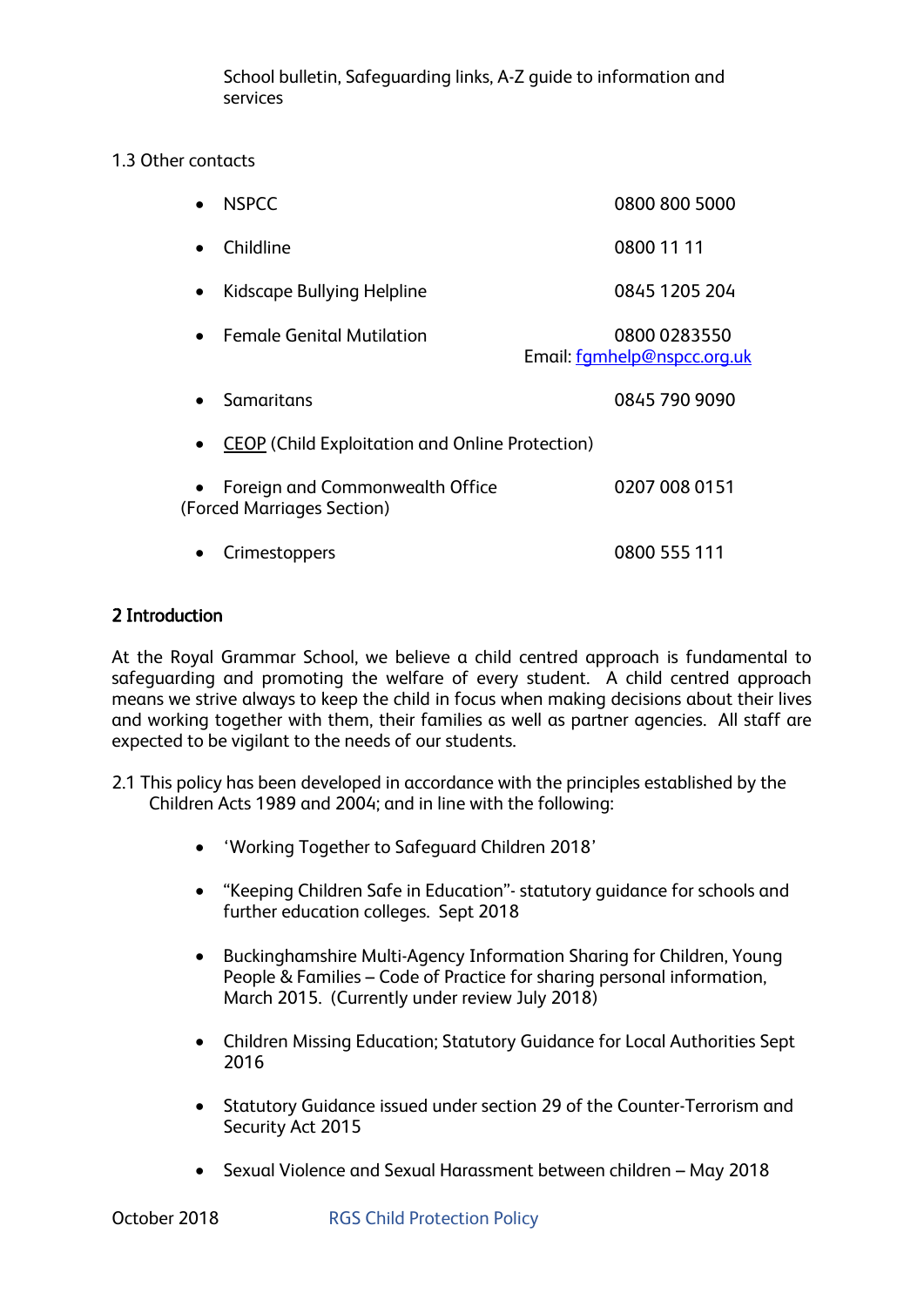- The Equality Act 2010
- The United Nations Convention on the Rights of Children (UNCRC)
- 2.2 We believe clear governance and leadership is central to imbedding a safeguarding culture. The Governing Body takes seriously its responsibility under section 175 of the Education Act 2002 (section 157 for Independent schools) to safeguard<sup>1</sup> and promote the welfare of children; and to work together with other agencies to ensure adequate arrangements are in place within our school to identify, assess, and support those children who are suffering harm or whose welfare may be in question. Governors will ensure all staff at the school have read and understood their responsibilities pertaining to Part 1, Part 5 and Annex A of Keeping Children Safe in Education Sept 2018 and have an auditable system in place to evidence this. In addition, all staff are required to read and adhere to the Staff Code of Conduct, which governs behaviours expected of them as well as having an understanding of the Behaviour Policy for Children and our Attendance Policy.
- 2.3 We recognise all staff<sup>2</sup> and Governors have a full and active part to play in protecting our pupils from harm and actively promoting their welfare and that the child's welfare is our paramount concern.
- 2.4 All staff believe our school should provide a safe, caring, positive and stimulating environment that promotes the social, physical and moral development of the individual child.
- 2.5 The Royal Grammar School recognises that as well as threats to the welfare of children from within their families, children may be vulnerable to abuse or exploitation outside their homes and from other children. Staff will remain vigilant and alert to these potential risks.

The aims of this policy are:

1

- 2.5.1 To support students' development in ways that will foster security, confidence and resilience free from discrimination.
- 2.5.2 To provide an environment in which children and young people feel safe, secure, valued and respected and feel confident that they know how to approach adults if they are in difficulties.
- 2.5.3 To ensure all teaching and non-teaching staff, are aware of the need to safeguard and promote the wellbeing of children. Identifying the need for early support to promote well-being and promptly reporting cases of actual or suspected abuse.
- 2.5.4 To provide a systematic means of monitoring children known or thought to be at risk of harm and ensure we, the school, contribute to assessments of need and support plans for those children.

 $1$  Safeguarding (as defined in the Joint Inspector's Safeguarding report is taken to mean "All agencies working with children, young people and their families take all reasonable measures to ensure that the risk of harm to children's welfare are minimised" and "where there are concerns about children and young people's welfare, all agencies take all appropriate actions to address those concerns, working to agree local policies and procedures in full partnership with other agencies"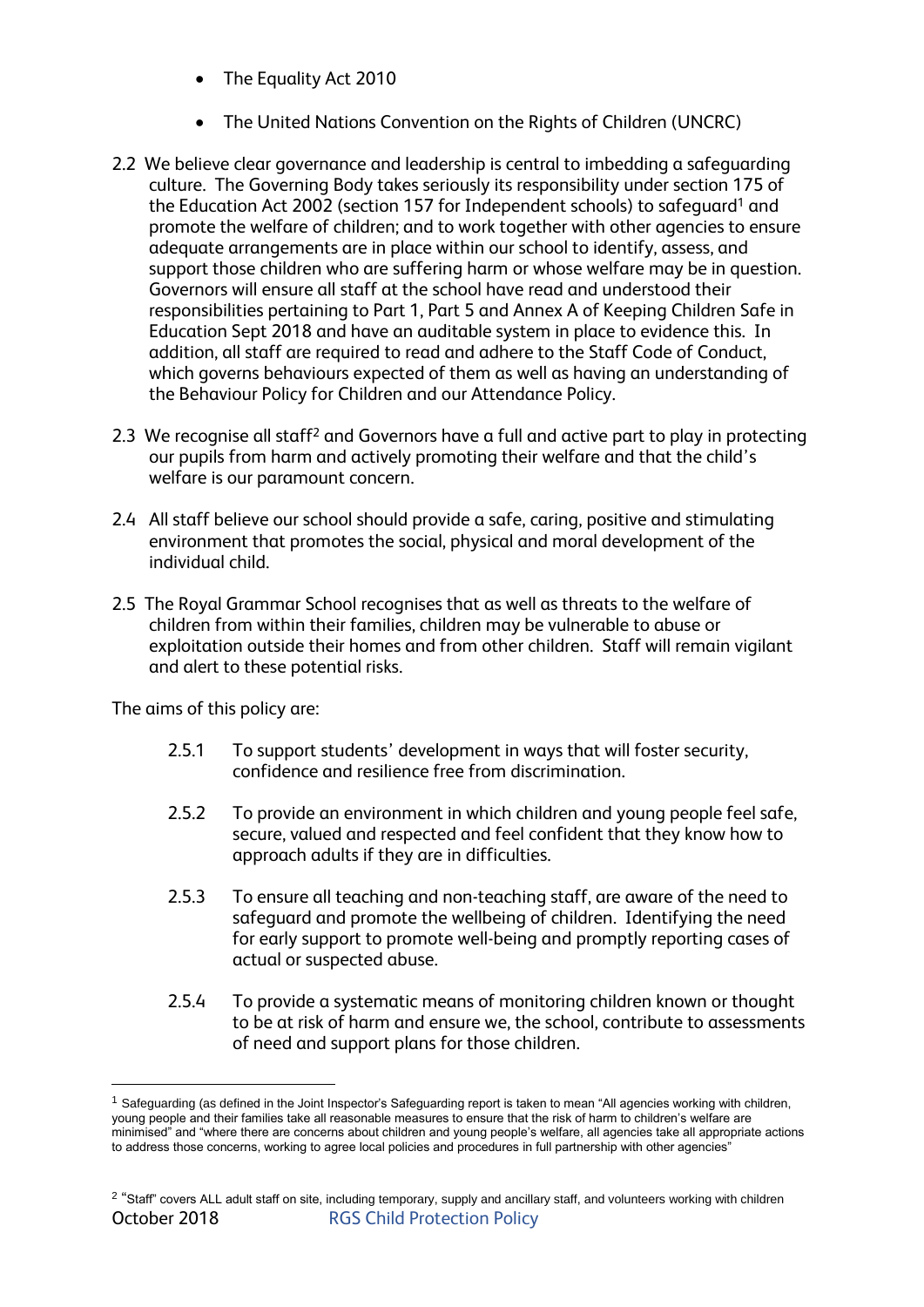- 2.5.5 To acknowledge the need for effective and appropriate communication ensuring staff know how and when to share information to protect children in a way that is legal and ethical.
- 2.5.6 To ensure our school has a clear system for communicating concerns and a model for open communication between children, teachers, parents and other adults working with children.
- 2.5.7 To underpin a structured procedure within the school, which will be followed by all members of the school community in cases of suspected abuse.
- 2.5.8 To ensure the school has robust systems in place which accurately records safeguarding and child protection concerns, which are clearly understood by staff and adhered to. Actions taken to address concerns and outcomes achieved are clearly and accurately recorded and these records are appropriately stored.
- 2.5.9 To develop effective working relationships, guided by the Threshold document, with all other agencies involved in safeguarding and promoting the needs of children at our school.
- 2.5.10 To ensure that all staff appointed within our school, have been through the safer recruitment process and understand the principles of safer working practices as set out in our Staff Code of Conduct, which stipulates their duty to challenge and report where behaviours of colleagues may have stepped outside of agreed safe practices.
- 2.5.11 To provide clarity to other community users of our facilities with regard to our expectations of how they should maintain a safe environment which supports children's welfare and development.

2.6 This policy also encompasses all children, adults and working practices in Fraser Youens Boarding House. There are additional specific boarding house guidelines relating to child protection and safe working practices in the Boarding House Handbook for Staff.

# 3 Responsibilities

- 3.1 All staff at our school understand safequarding children is everyone's responsibility. Any member of staff, volunteer or visitor to the school who receives a disclosure of abuse, an allegation or suspects that abuse may have occurred should report it immediately to Dawn Booth (DSL) or in her absence, to Jon Scourfield, David Durning, Stefanie Herath (Additional DSLs) In the absence of the above, concerns will be brought to the attention of the most senior member of staff on site. Staff understand if there is an immediate risk of harm then they should call the police or First Response directly and update the DSL at the earliest opportunity. (See Flow Chart attached Appendix 2).
	- Staff will ensure the child is in a safe place and in receipt of support should this be needed.
	- Staff will initially make a verbal report to the DSL to alert them to the safeguarding/child protection concern arising.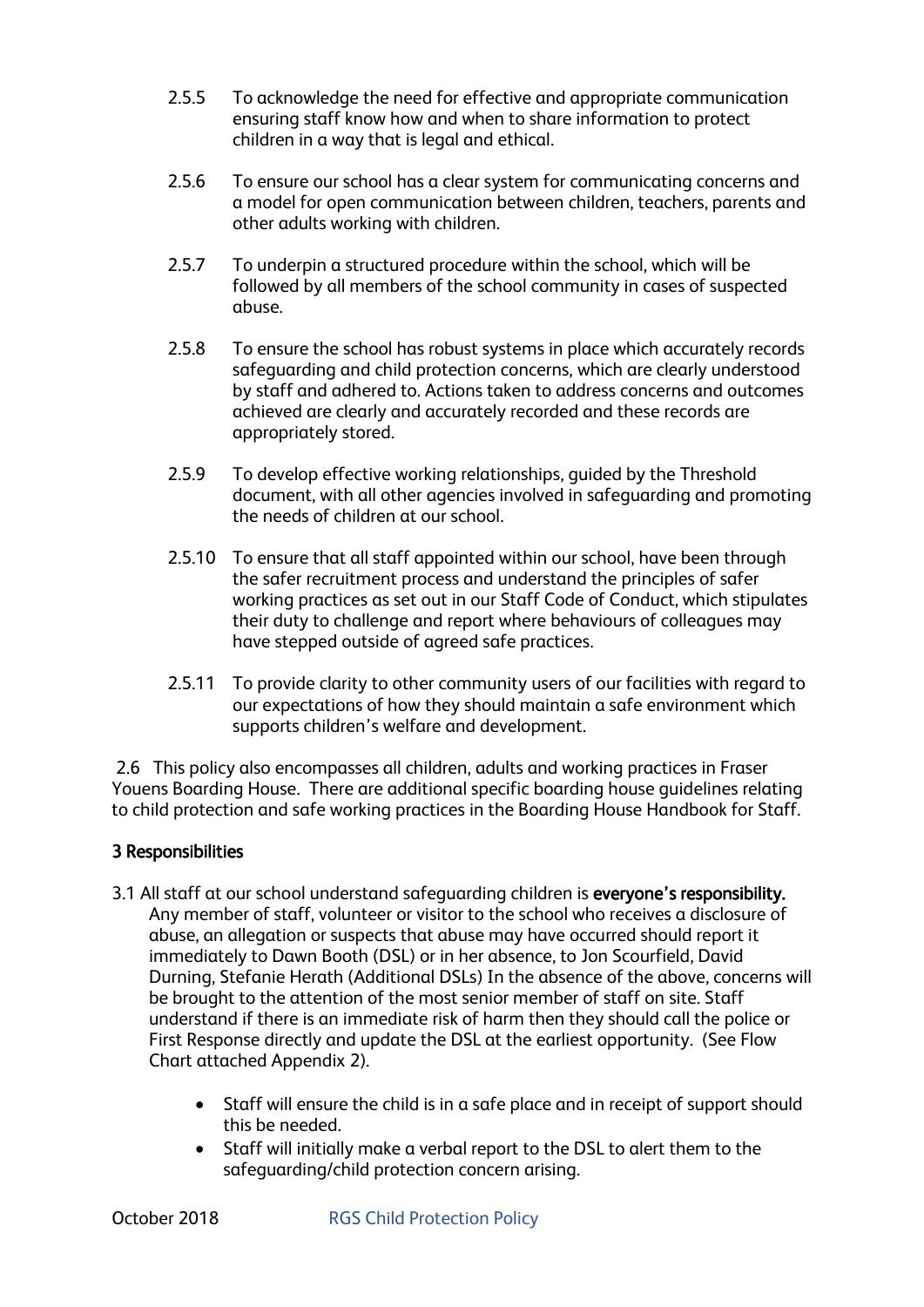- Staff will then follow this up, making a written report using the school record keeping process.
- All concern forms are available in the Staff Room or from the Student Development Assistant.
- Staff will ensure the time and date of the incident is recorded.
- A factual account of the incident including who was involved, what was said/seen/heard, where the incident took place, any preceding information which may have prompted the event.
- Staff will sign and date the report giving details of their role within the school.
- The DSL will record when the report was passed to them and what action was taken alongside any outcomes achieved.
- Further details of our processes are covered in Section 7, which deals with confidentiality.
- 3.2 The Governing Body understands and fulfils its safeguarding responsibilities. It will:
	- 3.2.1 Ensure the school's Child Protection Policy reflects the unique features of the community it serves and the needs of the students attending its provision. This will be reviewed at least annually.
	- 3.2.2 Monitor and evaluate the effectiveness of the Child Protection Policy and be satisfied that it is being complied with.
	- 3.2.3 Appoint a Designated Safeguarding Lead (DSL) and deputy who are senior members of staff within the leadership team with the required level of authority. The roles and responsibilities of the DSL and deputy DSLs are made explicit in those post-holders' job descriptions.
	- 3.2.4 Recognise the importance of the role of the DSL, ensuring s/he has sufficient time, training skills and resources, as necessary to be effective.
	- 3.2.5 Ensure measures are in place to have oversight of how the school's delivery on its responsibilities are exercised and evidenced, following up the Headteacher any identified gaps in practice or where procedures have not been followed.
	- 3.2.6 Recognise the contribution the school can make to helping children and young people keep safe, through incorporation of safeguarding within the curriculum.
	- 3.2.7 Ensure that there are safe and effective recruitment policies and disciplinary procedures in place, which adhere to Keeping Children Safe in Education (KCSiE) (Sept 2018) and legislation referred to therein.
	- 3.2.8 Ensure the needs of students for early intervention and Child Protection are fully understood and resources allocated to meet identified needs.
	- 3.2.9 Supports the DSL to complete an Annual Safeguarding Report for Governors, demonstrating how our school is meeting its statutory responsibilities for safeguarding and promoting the welfare of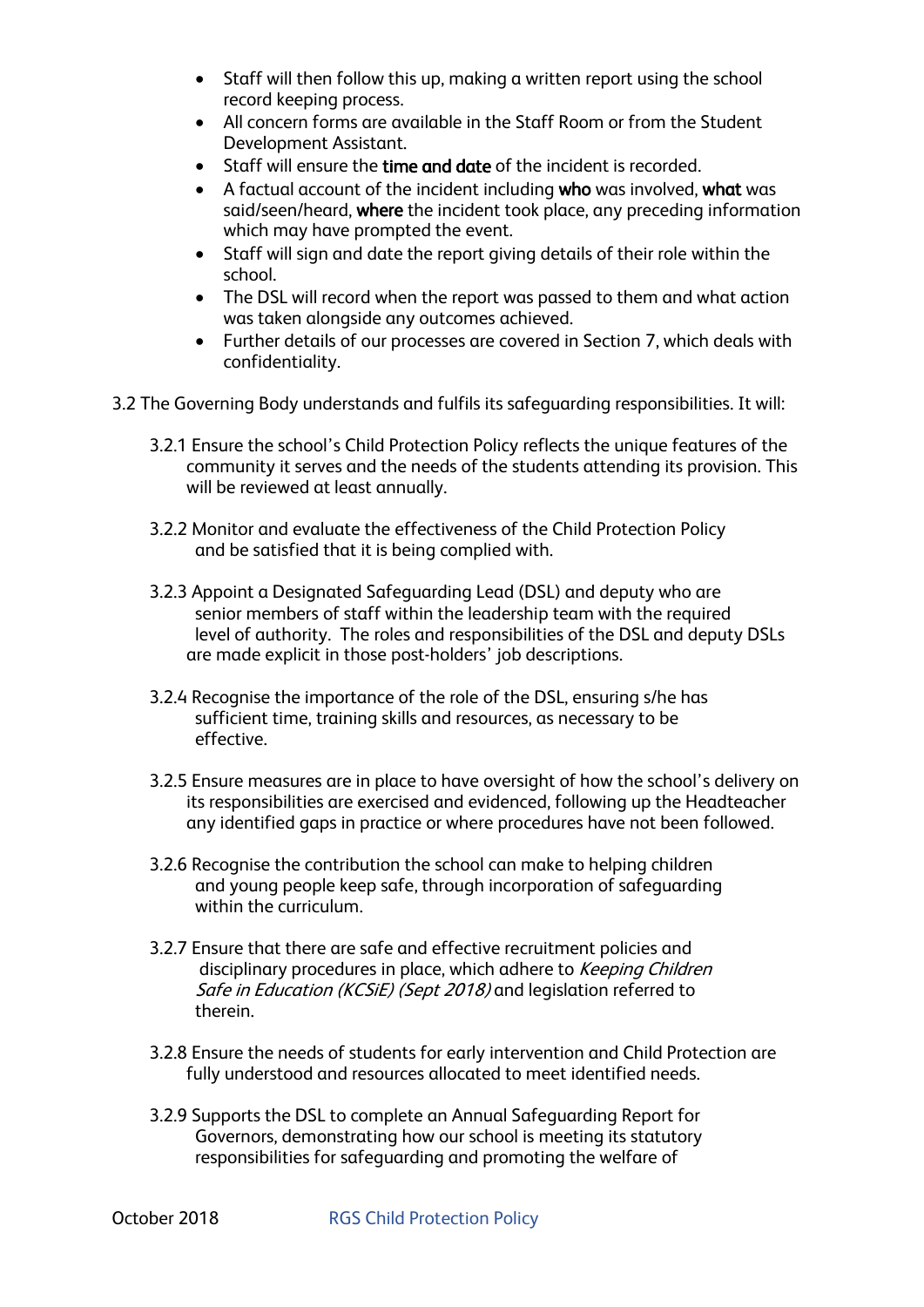children, ensuring a copy of this report is shared with the Education Safeguarding Advisory Service within the recommended time frame.

- 3.3 It will be the duty of the Chair of Governors to liaise with relevant agencies if any allegations are made against the Headteacher. If there are concerns that issues are not being progressed in an expedient manner, staff/students/parents should escalate concerns directly to the Local Authority Designated Officer (LADO tel: 01296 382070).
- 3.4 The Nominated Governor for Child Protection will be familiar with Buckinghamshire LSCB procedures, Local Authority procedures and guidance issued by the Department for Education.
- 3.5 The Nominated Governor will:
	- 3.5.1 Work with the DSLs to produce the Child Protection Policy.
	- 3.5.2 Undertake the training available for Nominated Governors.
	- 3.5.3 Ensure child protection is, as a minimum, an annual agenda item for the Governing Body.
	- 3.5.4 Meet regularly with the DSLs to review and monitor the school's delivery on its safeguarding responsibilities.
- 3.6 We have a Designated Safeguarding Lead (DSL) who is responsible for:
	- 3.6.1 Creating a culture of safeguarding where children are protected from harm. Ensuring children receive the right help at the right time using the Threshold Document to inform plans for support or protection (see Appendix for definitions of categories of abuse).
	- 3.6.2 Ensuring referrals to partner agencies are followed up in writing, within 24 hrs of initial contact.
	- 3.6.3 Establishing and imbedding a policy and process for recording and storing information about child protection concerns and outcomes achieved, enabling records to be reviewed and an overview gained to support timely interventions and allowing prompt follow up, if it is felt the needs of the student are not being met. This includes use of the escalation process found on the BSCB website.
	- 3.6.4 Ensuring records are up to date and staff are supported to differentiate between fact/opinion/hearsay and are maintained in accordance with data protection.
	- 3.6.5 Ensuring that records are stored safely and securely and remain confidential. The DSL will share information on a "need to know" basis only and in accordance with the Confidentiality Policy. All child protection files are held separately from pupils' records with a front sheet and a chronology.
	- 3.6.6 Creating a culture of safeguarding and vigilance within the school, beginning with ensuring all staff receive an appropriate level of induction and training to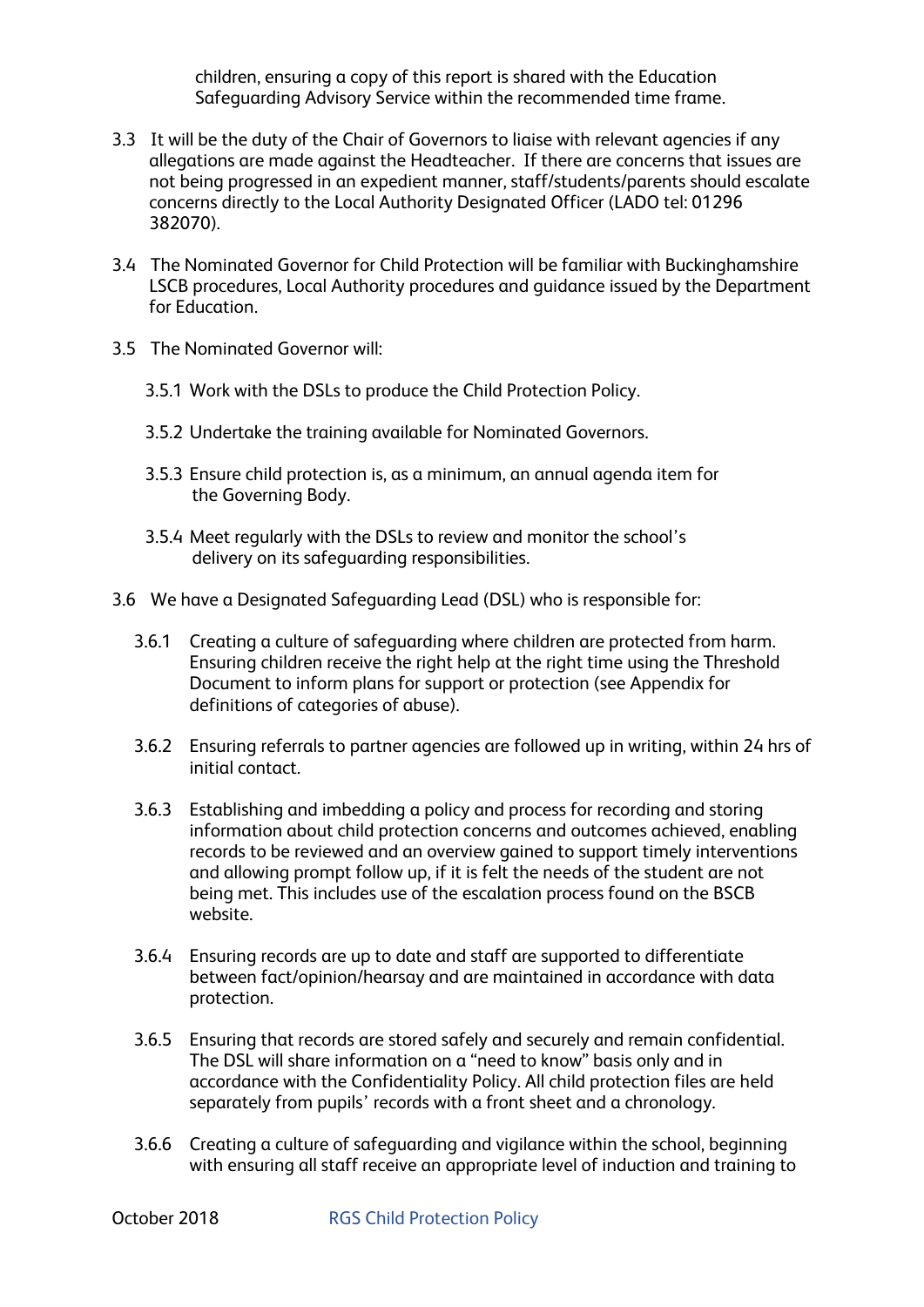support them to be professionally curious, to question behaviours and to "think the unthinkable" if they have concerns for a student.

- 3.6.7 Acting as a focal point for staff to be able to discuss and share their concerns, supporting staff to formulate their thinking and be part of planning to address issues raised, liaising with other agencies and professionals to achieve change.
- 3.6.8 Being available to staff during school hours and term time for consultation and advice on safeguarding concerns raised. In their absence the DSL will ensure a deputy is available (the DSL and deputies are all trained to the same level within out school).
- 3.6.9 Ensuring arrangements are in place to support staff outside of these times if students are off site and accompanied by staff.
- 3.6.10 Contributing effectively to multi-agency working for the purpose of safeguarding and promoting the welfare of students, participating in Strategy discussions and attending Child Protection Case Conferences, submitting reports to the Conference, which will be shared in advance with the parents. Contributing effectively to Core Group Meetings, or other multi-agency planning meetings and contributing to the Framework for Assessments process.
- 3.6.11 Providing the Headteacher with an Annual Report to the Governing Body, detailing how the school delivers on its safeguarding responsibilities and any child protection issues within the school. The Governing Body will use this report to fulfil its responsibility to provide the LA with information about their safeguarding policies and procedures.
- 3.6.12 Meeting regularly (suggest minimum of once a term) with the Nominated Governor to share oversight of safeguarding provision within the setting, monitor performance and develop plans to rectify any gaps in delivery noted.
- 3.6.13 Meeting the statutory requirement to keep up to date with knowledge, enabling them to fulfil their role, including attending relevant training.
- 3.6.14 Referring to the Police any cases where a criminal offence may have been committed or risk of harm is imminent.
- 3.6.15 Retaining overall responsibility for the safeguarding of students although tasks may be delegated to other members of the safeguarding team at the school.

## 4 Procedures

Our school procedures for safeguarding and protecting children from harm are in line with Buckinghamshire County Council and Buckinghamshire Safeguarding Children Board Child Protection Procedures, "Working Together to Safeguard Children 2018" and "Keeping Children Safe in Education" 2018 and statutory guidance issued under section 29 of the Counter-Terrorism and Security Act 2015.

- 4.1 We will ensure:
	- 4.1.1. We have a designated member of the Senior Leadership Team who has undertaken appropriate training for the role, as recommended by BSCB. Our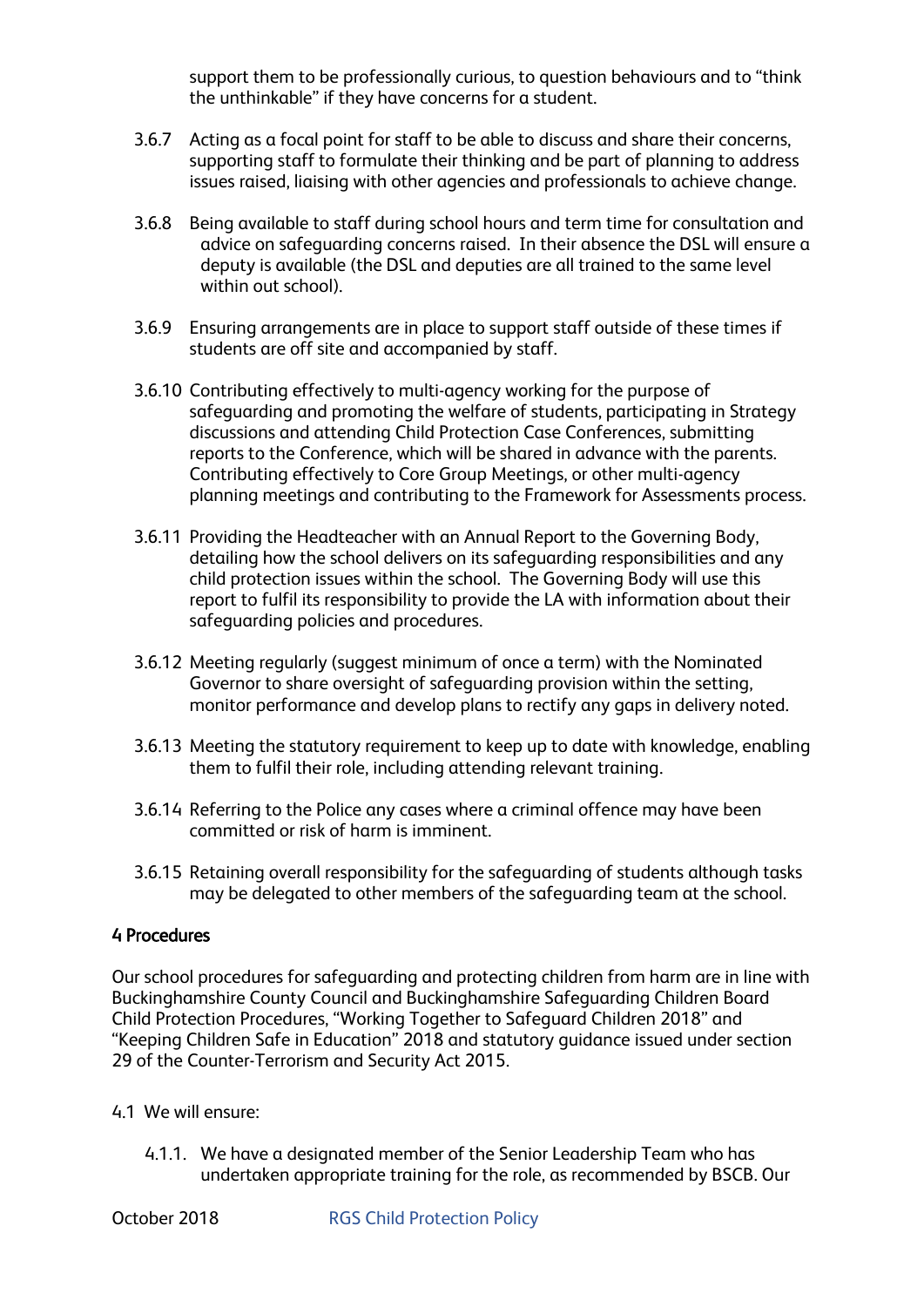Designated Safeguarding Lead (DSL) will be required to update their training annually in accordance with the Learning Pathway agreed by the LSCB.

- 4.1.2. We have members of staff (Additional Designated Safeguarding Leads) who will act in the DSL's absence who have also received training for the role of DSL and who will have been briefed in the role. In the absence of an appropriately trained member of staff, the Headteacher will assume this role.
- 4.1.3. All adults (including supply teachers and volunteers) new to our school, are made aware of the school's policy and procedures for child protection, the name and contact details of the DSL, their role and responsibilities under "Keeping Children Safe in Education 2018" and the booklet "What to do if You're Worried a Child is Being Abused". They will have these explained, as part of their induction into the school.
- 4.1.4. All members of staff are required to attend annual training opportunities arranged or delivered by the DSL, in order to develop their understanding of the signs and indicators of abuse, how to respond to a pupil who discloses abuse and the procedure to be followed to promote a child's welfare. Staff are supported to further develop their understanding as mechanisms are in place to enhance this via team meetings, newsletters and e-mail updates.
- 4.1.5. All parents/carers are made aware of the school's responsibilities in regard to child protection procedures through this Policy, which is available on our website. Hard copies are also available from the School Office. Further reference is made to this in our prospectus and in our Home School Agreement.
- 4.1.6. Through our Attendance Policy, we have in place a robust system for monitoring attendance and will act to address absenteeism with parents and pupils promptly to effect change and identify any safeguarding issues arising.
- 4.1.7. All children attending our school are required to have a minimum of two identified emergency contacts; this is to support prompt communication in the event of a serious incident or a child missing from school.
- 4.1.8. Parents of students are asked to contact the Attendance Officer on the first and every day of an absence from school. If a student is absent from school without notification from the parent, the Attendance Officer emails the parents on the first day. If there is still no response on the second day of absence the Attendance Officer phones the parents and if there is still no response the Attendance Officer contacts a Head of Year to follow-up the matter.
- 4.1.9. Any pupil absent for ten school days, where it has not been possible to make contact with a parent/carer, will be reported as a Child Missing in Education using the CME protocol.
- 4.1.10. Any absence of two consecutive school days, without satisfactory explanation, of a pupil currently subject to a Child Protection Plan is immediately referred to their Social Worker.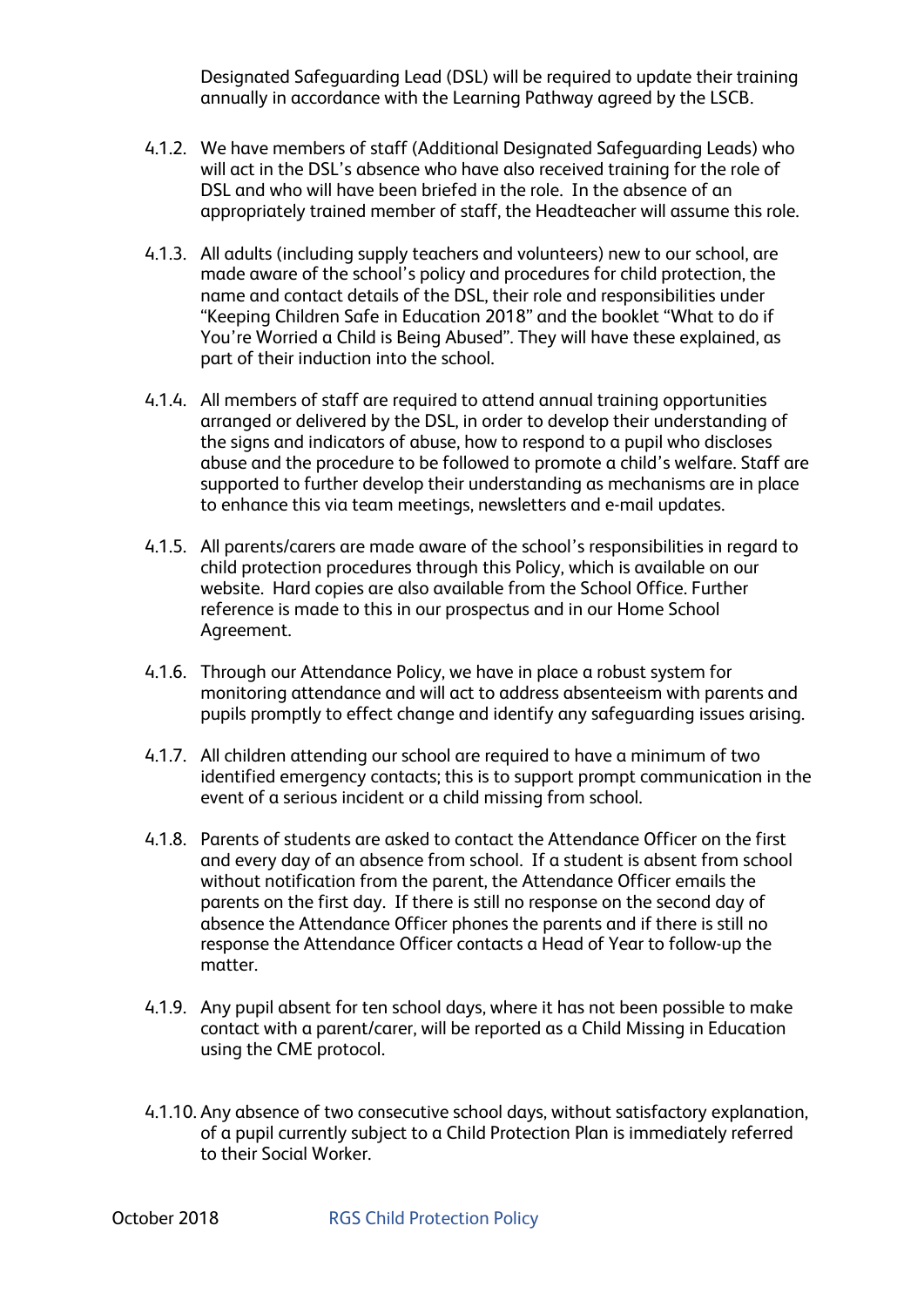- 4.1.11. Parents must inform the school if there are any changes as to where a student will be living. The school has a mandatory duty to inform the Local Authority via the First Response Team, if a child under the age of 16 years, lives with someone other than their parent, step parent, aunt, uncle or grandparent for a period of more than 28 days. This is defined as being a private fostering arrangement.
- 4.1.12. All staff, parents/carers and children are made aware of the school's escalation process which can be activated in the event of concerns not being resolved after the first point of contact. They can do this by contacting the Headteacher or the Safeguarding Governor. We acknowledge an individual's safeguarding responsibility does not end once they have informed the DSL of any concerns, although specific details of further actions may be appropriately withheld by the DSL as information will only be shared on a "need to know" basis.
- 4.1.13. Our Lettings Policy reflects the ongoing responsibility the school has for safeguarding those using the site outside of normal school hours, ensuring the suitability of adults working with children on school sites at any time. This includes the purpose of a letting when for religious or political reasons.
- 4.1.14. Community users organising activities for children are made aware of and required to demonstrate their understanding of the need of compliance with the school's Chid Protection Guidelines and procedures as part of their use of our facilities.
- 4.1.15. The school operates Safe Recruitment practices including ascertaining the suitability of employed staff and volunteers in regulated activities. Checks will be made through the Disclosure and Barring Service and the National Teachers' Council's Prohibition List, as recommended by Buckinghamshire County Council and in line with current legislation.
- 4.1.16. We apply the same level of scrutiny to staff employed via an agency, ensuring their identities, qualifications and suitability to work safely with children.
- 4.1.17. Allegations against members of staff are referred to the Local Authority Designated Officer (LADO). There are procedures in place to make a referral to the Disclosure and Barring Service (DBS) if a person in regulated activity has been dismissed or removed due to safeguarding concerns or would have been had they not resigned. The school recognises that this is a legal duty and a failure to refer when the criteria are met is a criminal offence.
- 4.1.18. Our procedures are reviewed and updated annually as a minimum.
- 4.1.19. The name of the DSL is clearly displayed around the school in appropriate locations including Reception and the staff room, with a statement explaining the school's role in referring and monitoring cases of suspected abuse. The DSL will be available during school hours and term time to support safeguarding within our school.

## 5 Prevention

5.1.1 We recognise school plays a significant part in the prevention of harm to our pupils by providing students with effective lines of communication with trusted adults,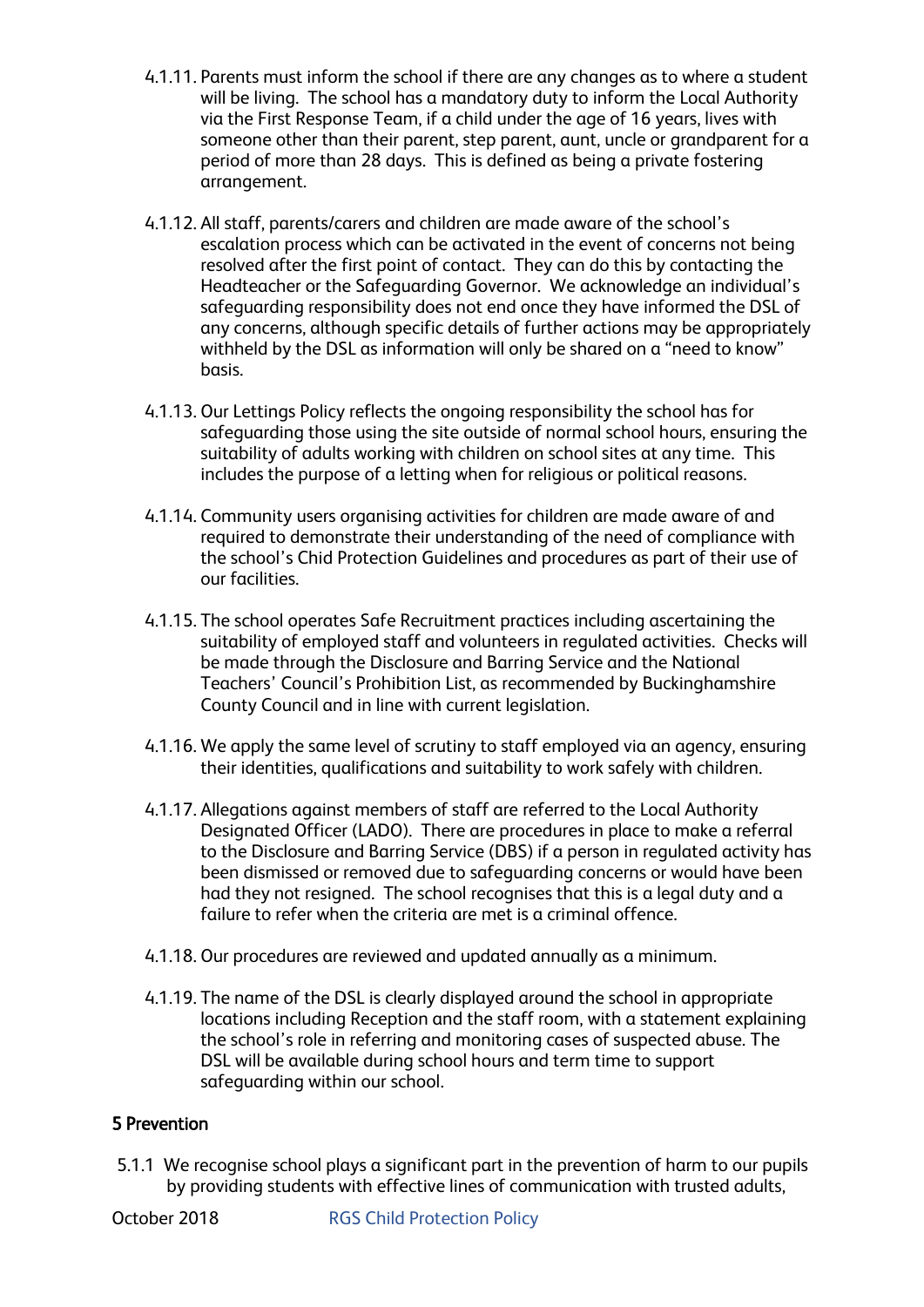supportive friends and an ethos of protection. We include within this the emotional wellbeing of our students and recognise the role school plays in identifying vulnerability and preventing the political indoctrination of pupils either by selfradicalisation or through exposure to extremist views.

- 5.1.2 We are aware of the Prevent Duty to protect young people from radicalisation and extremism. At our school, we view this as a safeguarding matter like any other and these processes will be applied to support children and their families where vulnerabilities are identified, invariably this will require us to work with partner agencies to support and protect the vulnerable student.
- 5.1.3 Concerns regarding the conduct or behaviour of a student, where it is believed they are vulnerable to extremism, will follow the same process of reporting any other safeguarding concern. A referral will be made to the First Response Team and passed by them to the Channel co-ordinator.
- 5.1.4 All school staff are required to attend training to support them to identify a range of safeguarding and child protection matters, helping them to recognise and respond appropriately should concerns arise, supporting them to act on or escalate concerns.
- 5.1.5 Whilst a central part of our work with students is to support them to stay safe whilst on-line, we also have in place appropriate web filtering systems so that young people cannot view potentially extreme material, which we also monitor.
- 5.1.6 We recognise some students because of their life experiences or additional needs including SEN, may be disproportionally affected by the behaviours of their peers or vulnerable to the influence of others. We will work in partnership with colleagues in other agencies to promote the wellbeing of this cohort of students.
- 5.2 The school community will therefore:
	- 5.2.1. Establish and maintain a safeguarding ethos, which is understood by all staff, enabling students to feel secure. Ensuring all students know there are staff in the school who can make an approach if they are worried or in difficulty. Encouraging students to share their worries, knowing that they will be listened to.
	- 5.2.2. Receive focused annual training to support learning and understanding of the changing landscape of safeguarding which is underpinned by legislation and includes issues such as FGM, themes of exploitation and management of sexual violence and sexual harassment.
	- 5.2.3. Understand safeguarding and protection of students has to be viewed within the context of the students' life experience and the factors around him/her, which may impact on friends, family, school and their community.
	- 5.2.4. Provide, across the curriculum, opportunities which equip children with the skills they need to stay safe from both physical and emotional harm and to know to whom they should turn for help.
	- 5.2.5. Ensure staff work effectively with partner agencies to seek advice support and guidance, drawing on multi agency expertise, knowledge and experience to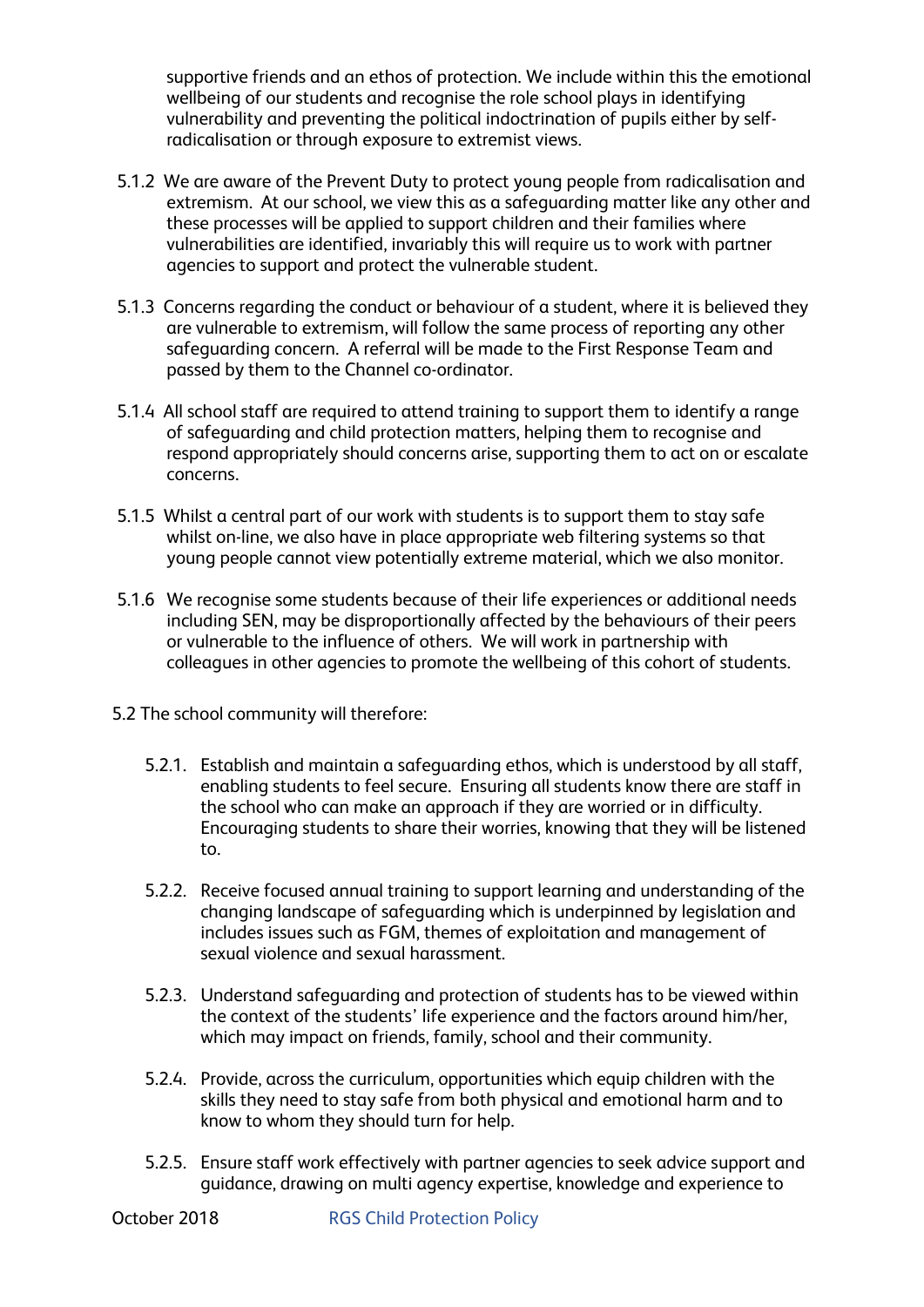support students at risk of harm including emotional and intellectual harm via social media and use of the internet.

5.2.6. Be sensitive and alert to the possibility of the risk some children's behaviours may pose to their peers. Staff will be supported by the DSL to assess and act on concerns highlighted to ensure school remains a safe place to learn.

# 6 Supporting Children

- 6.1 We recognise the young minds of our students can be vulnerable and may be exploited by others, therefore staff will be alert to the signs of vulnerability and/or susceptibilities to violent extremism, grooming or indoctrination and report concerns via our Child Protection procedures.
- 6.2 We recognise that the school may provide the only stability in the lives of children who have been abused or who are at risk of harm, we therefore take our responsibilities seriously.
- 6.3 We accept that research shows that the behaviour of a child in these circumstances may range from that which is perceived to be normal to aggressive or withdrawn. Research also tells us that children with special needs are at an increased risk of abuse. Changes in mood, patterns of behaviour, injury and responses to stimulus around them may be wrongly attributable to their disability. Staff are therefore trained to question behaviours and be professionally curious about changes noted, all staff are required to be prepared to "think the unthinkable", raise the concern and ensure safeguards are in place. We recognise children with communication difficulties may be especially vulnerable and for this reason we link behaviour with safeguarding, "listening to behaviours", acknowledging not all children will be able to verbalise what may be troubling them.
- 6.4 Staff understand the need for a culture of vigilance to be present in the school to support safeguarding. This includes awareness and sensitivity to changes in the attitudes of students, which may indicate they are at risk of radicalisation.
- 6.5 The changing landscape of safeguarding and protecting children from harm requires staff to be aware of children being trafficked both from abroad and locally as part of ongoing exploitation, financial or sexual. We ask parents/carers to update contact details and alert us to changes of address or care arrangements as soon as they occur.
- 6.6 Through training, staff are aware that children's behaviours may pose a risk to their peers, behaviours may range from bullying to those which are sexually abusive.

During Induction and annual update training RGS staff are made aware of the forms of "peer on peer" abuse. Our staff code of conduct includes the following statement:

## "Staff Must:

 Recognise that children are capable of abusing their peers. Peer on peer abuse can manifest itself in many ways including: bullying, cyberbullying, sexting, gender-based violence/ sexual assaults, initiation/hazing type violence. Research has shown that LGBT and SEN students are especially vulnerable to bullying. Staff must recognise that abuse is abuse and should never be tolerated or passed off as "banter" or "part of growing up". Concerns should be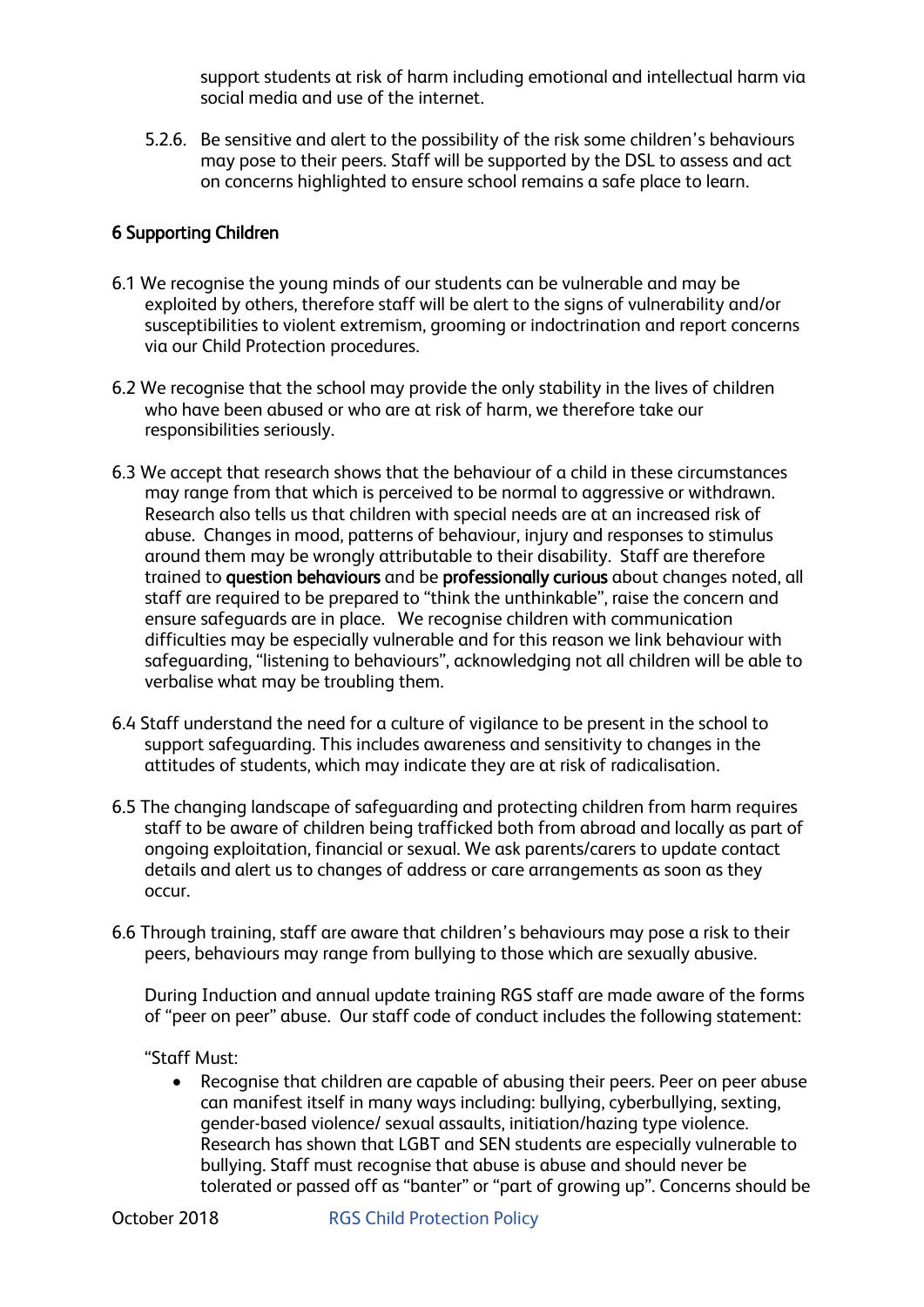reported and recorded to the Designated Safeguarding Leads on the RGS Child Protection/ Welfare Concern Form. "

To minimise the risk of bullying at RGS we have:

- an Anti-Bullying Policy
- an Anti-Bullying Guidance Document, which outlines strategies and support
- an Anti-Bullying Charter which is displayed in every classroom
- an annual "Bullying" survey for students
- a "Concern Reporting" portal on the VLE for students
- involvement in National Anti-Bullying week
- outside speakers and presentations
- regular assemblies on the topic
- curriculum content on the various forms of bullying and peer on peer abuse in PSHCE.

6.7 Our school will support all pupils by:

- 6.7.1. Encouraging the development of self-esteem, resilience and critical thinking in every aspect of school life including through the curriculum.
- 6.7.2. Promoting a caring, safe and positive environment within the school.
- 6.7.3. Monitoring all absences from school and promptly addressing concerns about irregular attendance with the parent/carer.
- 6.7.4. Liaising and working together with all other support services and those agencies involved in the safeguarding of children and using the expertise and resources of colleagues in other service areas to promote the welfare of students.
- 6.7.5. Ensuring staff work with Prevent Officers and the Channel Panel to support and safeguard if a student is thought to be vulnerable to or espousing radical political ideologies.
- 6.7.6. Liaising with the parent/carer, GP and/or school nurse to ensure that an appropriate care plan is in place if a pupil has medical needs.
- 6.7.7. Developing a good working knowledge of the Threshold Document and how it can be used to safeguard and promote the wellbeing of students, informing the notification to Social Care (First Response) as soon as there is a significant concern.
- 6.7.8. Ensuring that a named teacher is designated for Children Looked After and that an up to date list of children who are subject to a Care Order or are accommodated by the County Council is regularly reviewed and updated. We will work with the Virtual School Teams to support the educational attainment for Children Looked After at our school.
- 6.7.9. Staff are sensitive to the needs of children who are "looked after", recognising they are likely to have encountered difficulties and challenges, which may mean they are disproportionately affected by the behaviours of their peers,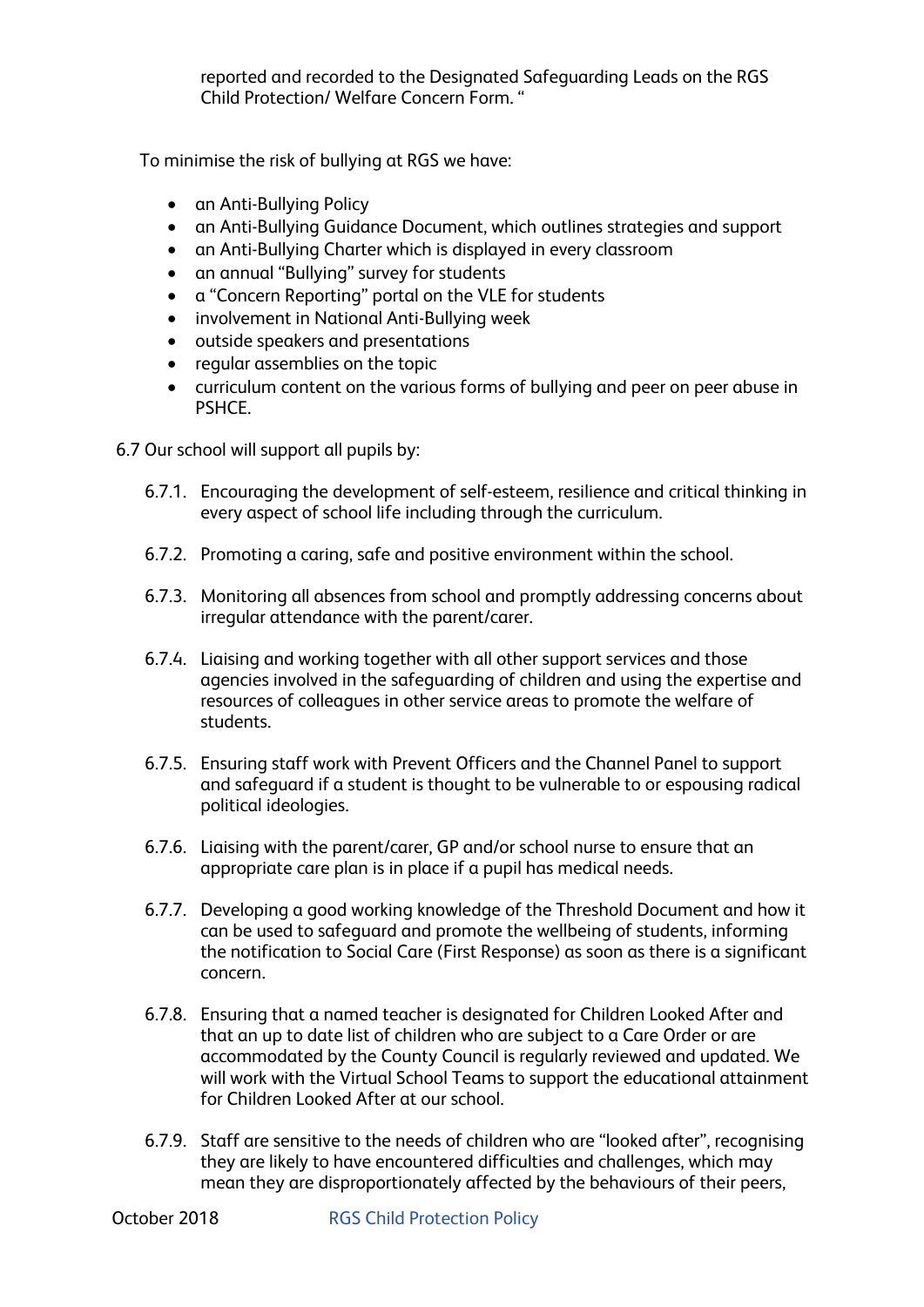- e.g., teasing, bullying or when negotiating relationships.
- 6.7.10. Seeking appropriate advice, support and guidance to enable us to critically evaluate safeguarding information and concerns, and to act on them appropriately.
- 6.7.11. Providing continuing support to a pupil (about whom there have been concerns), who leaves the school by ensuring that such concerns and school medical records are forwarded under confidential cover to the Designated Safeguarding Lead at the pupil's new school as a matter of urgency/ within the first term.
- 6.8 Our school has a Work Experience Policy and procedures which comply with national and local guidance and which are regularly reviewed and updated.
- 6.9 We are aware of our responsibilities for the safeguarding of pupils who are educated off site or who are in alternative provision and work with Bucks County Council to monitor and review this.
- 6.10 At our school we work hard to understand the impact on children of living in families experiencing difficulties relating to mental ill-health and/or substance misuse and/or domestic violence and know that the child/ren might experience abuse or neglect as a result of these difficulties.
- 6.11.1 The DSL along with the rest of our staff receive regular training to recognise and respond appropriately should suspicions arise, ensuring signs and indicators are progressed to inform plans of support.
- 6.11.2 Pupils are encouraged to seek help and support and are provided with information about how to access this, if they are encountering problems at home or elsewhere.
- 6.11.3 Whilst we strive to work together with families, staff understand that sharing information with parents may not always be appropriate and ensure that decisions of this nature are made in partnership with Children's Social Care or the police.

## 7 Confidentiality

- 7.1 We recognise that all matters relating to child protection are confidential.
- 7.2 The Headteacher or Designated Safeguarding Lead will disclose personal information about a pupil to other members of staff on a "need to know" basis only. This will be governed by BSCB Information Sharing Protocols.
- 7.3 All staff are aware that they have a professional responsibility to share information with other agencies in order to safeguard children.
- 7.4 Staff will not keep duplicate or personal records of child protection concerns. All information will be reported to the Designated Safeguarding Lead and securely stored only in the designated location within the school, separate from the pupil records.
- 7.5 Provision is in place for the information to be accessed, in the absence of the DSL, in an emergency.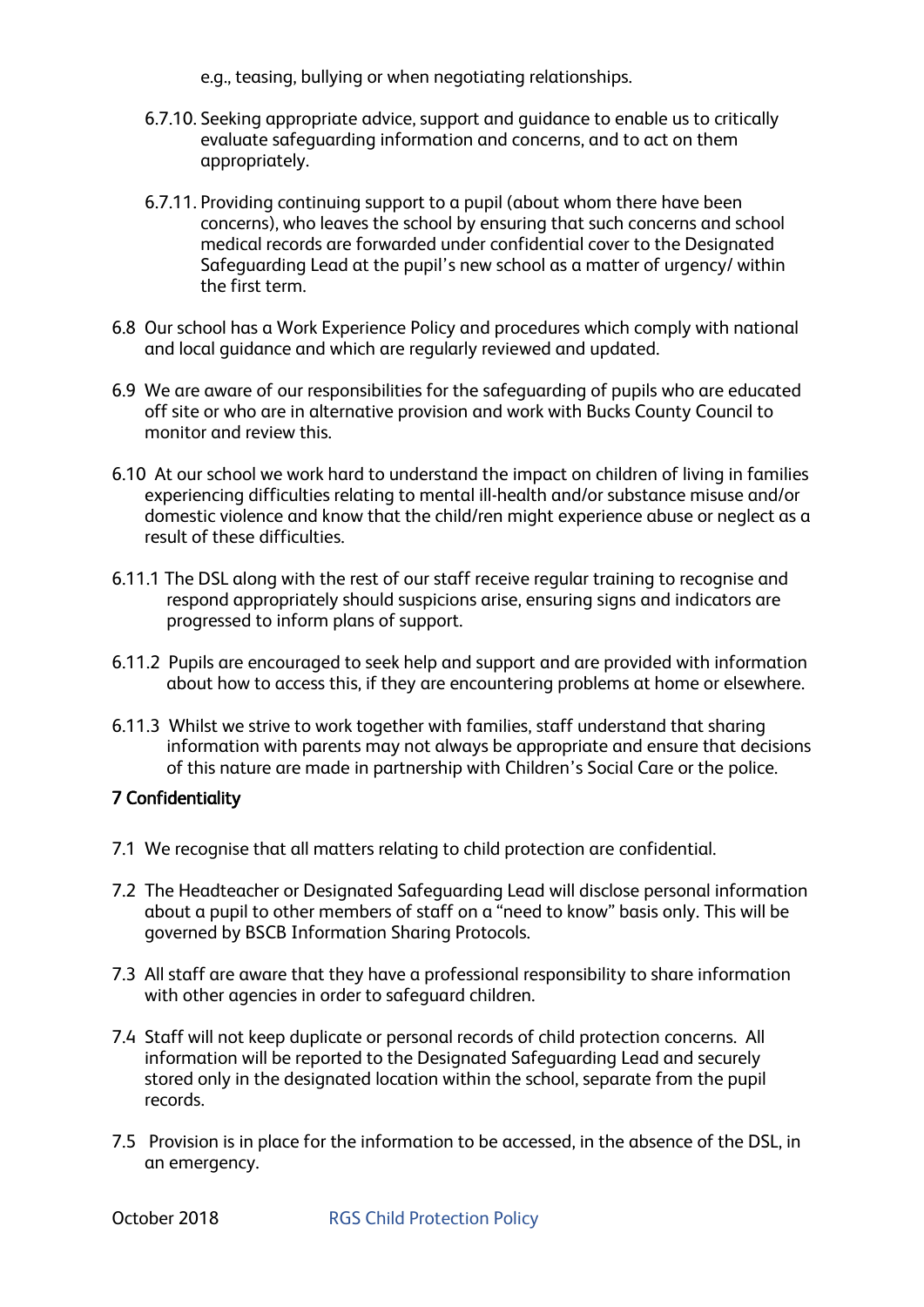- 7.6 All staff are aware that they cannot promise a child to keep secrets, which might compromise the child's safety or well-being or that of another. Staff will, however, reassure the child that information will only be shared with those people who will be able to help them and therefore need to know.
- 7.7 We will always undertake to share our intention to refer a child to Social Care (First Response) with their parents /carers, unless to do so could put the child at greater risk of harm or impede a criminal investigation. If in doubt, we will consult with the ESAS or Social Care on this point.
- 7.8 In the event of a child disclosing abuse staff will;
	- Listen to the child. Allowing the child to tell what has happened in their own way, and at their own pace. Staff will not interrupt a child who is freely recalling significant events.
	- Remain calm. Be reassuring and supportive but will endeavour to not respond emotionally.
	- Not ask leading questions. Staff are reminded to ask questions only when seeking clarification about something the child may have said. Staff are trained to use TED; Tell, Explain, Describe.
	- Make an accurate record of what they have seen/heard using the school's record keeping processes, recording; times, dates or locations mentioned, using as many words and expressions used by the child as possible. Staff will not substitute anatomically correct names for body part names used by the child. Any words which are unclear to the staff member will be spelt phonetically.
	- Reassure the child that they did the right thing in telling someone, they will reassure the child that they have not done anything wrong.
	- Staff will explain to the child what will happen next and the need for the information to be shared with the DSL.
	- In the unlikely event the DSL and deputy DSLs not being available, staff are aware they must ring First Response for advice.

# If there is immediate risk of harm to a child staff will NOT DELAY, and will ring 999

 The child will be monitored/accompanied at all times following a disclosure, until a plan is agreed as to how best they can be safeguarded.

# 8 Supporting Staff

- 8.1 We recognise that staff working in the school who have become involved with a child who has suffered harm, or appears to be likely to suffer harm, may find the situation stressful and upsetting.
- 8.2 We will support such staff by providing an opportunity to talk through their anxieties with the DSL and to seek further support if necessary. This could be provided by the Headteacher or another trusted colleague, Occupational Health, and/or a representative of a professional body or trade union, as appropriate.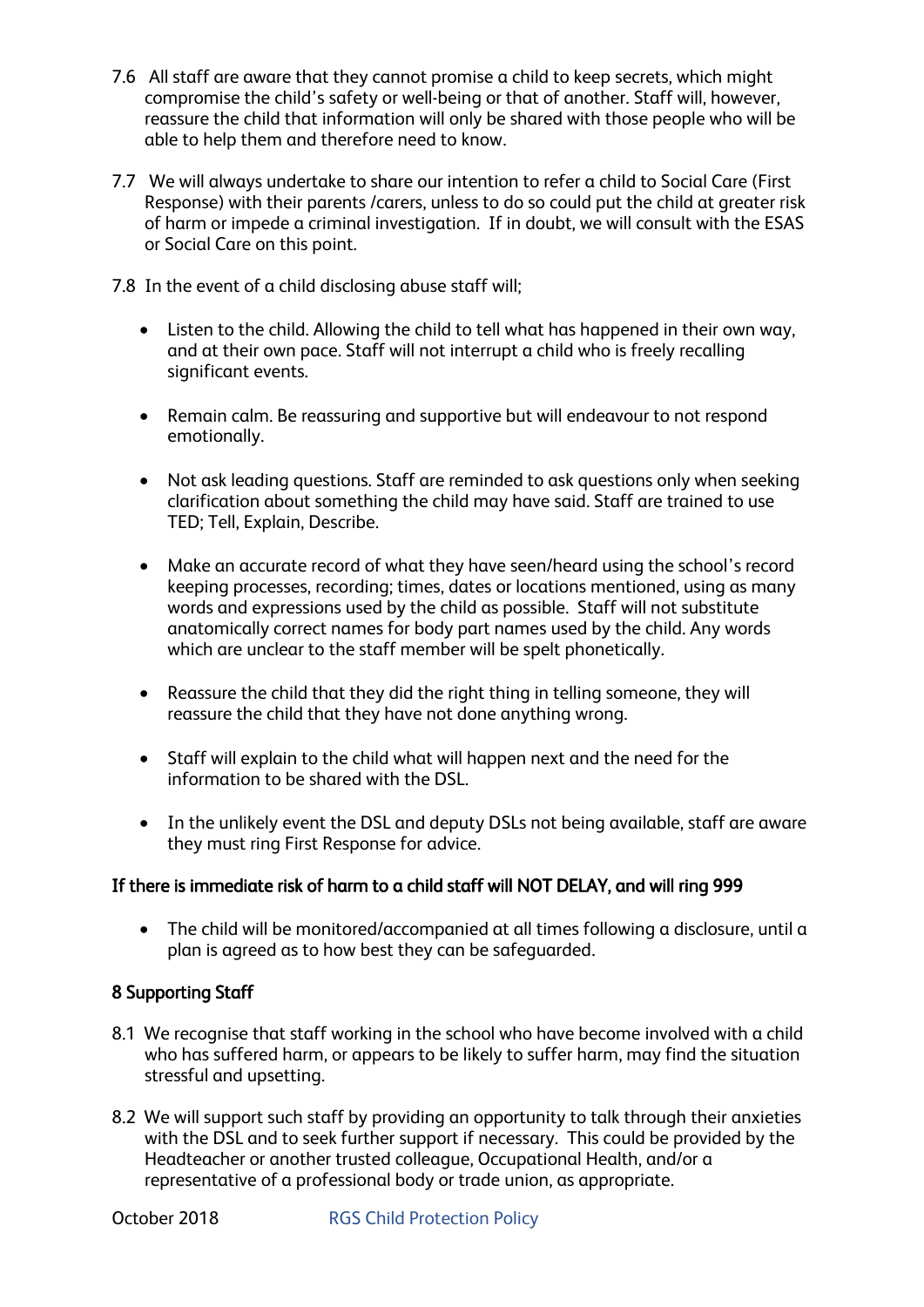- 8.3 In consultation with all staff, we have adopted a Code of Conduct for staff at our school. This forms part of staff induction and is in the staff handbook. We understand that staff should have access to advice on the boundaries of appropriate behaviour in order to define and underpin the safe working practices adhered to within our school.
- 8.4 All staff are required to sign that they have read, understood and agree to comply with the agreed standards of practice set out in the staff Code of Conduct.
- 8.5 We recognise that our DSL(s) should have access to support (as in 8.2 above) and appropriate workshops, courses or Forums as organised by the County Council.

## 9 Allegations against staff

- 9.1 All school staff should take care not to place themselves in a vulnerable position with a child. It is always advisable for interviews or work with individual children or parents to be conducted in view of other adults. (See also 8.3 above). There should be no 1:1 contact between staff and students which is not "open to the casual observer".
- 9.2 Staff should be aware of the school's behaviour/discipline policy/Code of Conduct. This can be found in the staff area of Sharepoint under the heading "Policies and Guidance". Staff are also given the Code of Conduct in their induction pack.
- 9.3 We understand that a pupil may make an allegation against a member of staff. If such an allegation is made, the member of staff notified of the allegation will immediately inform the Headteacher or the most senior teacher if the Headteacher is not present.
- 9.4 The Headteacher/senior teacher on all such occasions should immediately discuss the content of the allegation with the Local Authority Designated Officer (LADO). The purpose of an initial discussion is for the LADO and the case manager to consider the nature, content and context of the allegation and agree a course of action.
- 9.5 The Headteacher/ Senior Teacher will;
	- 9.5.1 Follow all advice given by the LADO throughout the investigation process, including how to manage the staff member or volunteer against whom the allegation is made, as well as supporting other staff and volunteers within the workplace.
	- 9.5.2 Follow all advice given by the LADO relating to supporting the child or young person making the allegation, as well as other children and young people connected to the organisation.
	- 9.5.3 Ensure feedback is provided to the LADO about the outcome of any internal investigations within your agency.
- 9.6 If the allegation made to a member of staff concerns the Headteacher, the person receiving the allegation will immediately inform the Chair of Governors who will consult the LADO (as in 9.4 above) without notifying the Headteacher first.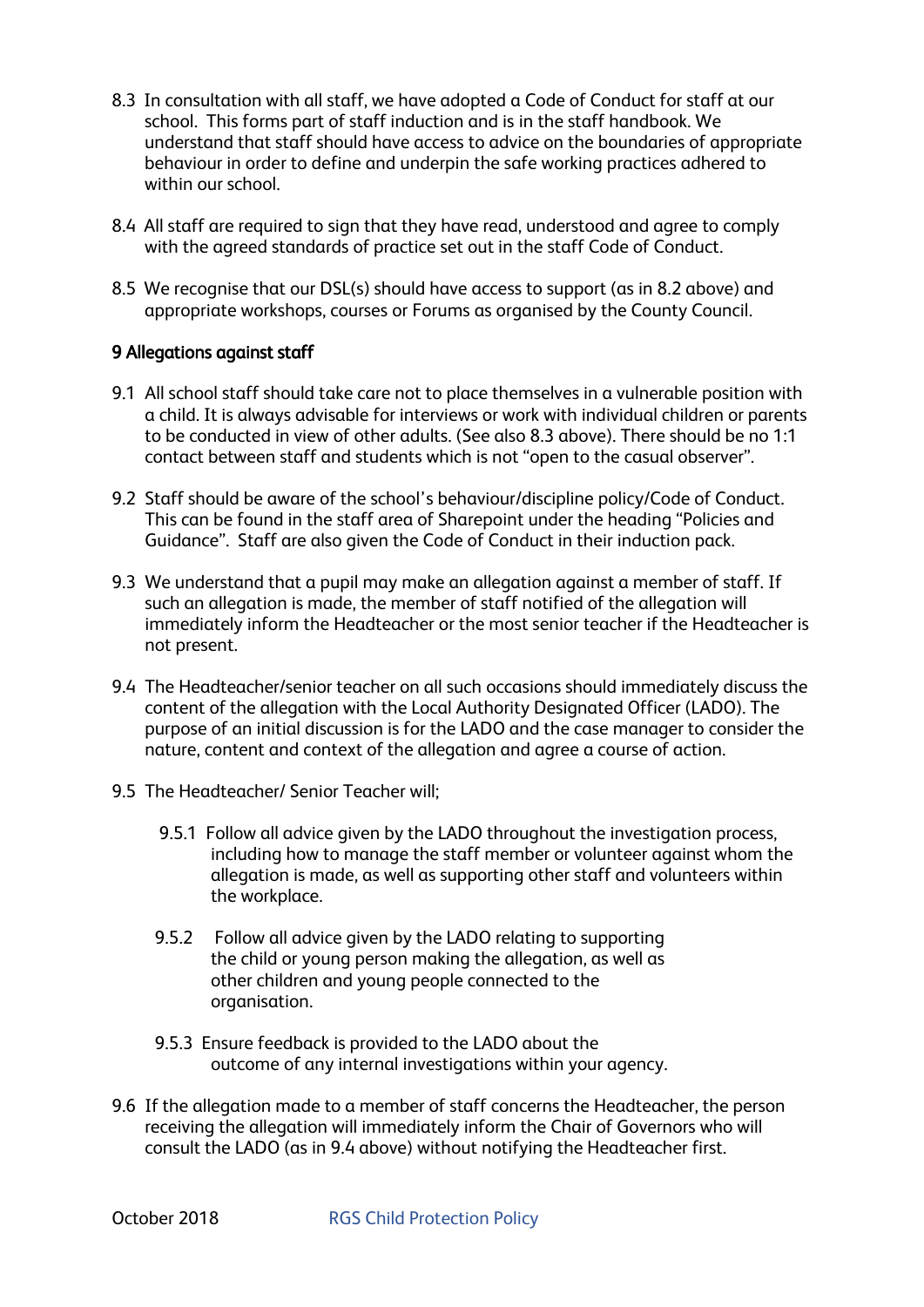- 9.7 The school will follow the County Councils procedures for managing allegations against staff, a copy of which can be found in the Employee's Handbook which can be found on the staff area of Sharepoint.
- 9.8 Suspension of the member of staff against whom an allegation has been made needs careful consideration, and we will consult with the LADO (as in 9.4 above) in making this decision, as well as being guided by HR.
- 9.9 If a suspension is made, (as in 9.6 above) restrictions will apply to all staff regarding contact whilst suspended including the use of social media such as Facebook and Twitter.
- 9.10 Our lettings agreement for other users requires that the organiser will follow the County Council procedures for managing allegations against staff and, where necessary, the suspension of adults from school premises.

# 10 Transfer of Risk

10.1 Should an individual staff member or volunteer be involved in child protection, other safeguarding procedures or Police investigations in relation to abuse or neglect, they must inform the Headteacher. In these circumstances, the school will need to assess whether there is any potential for risk of transfer to the workplace and the individual's own work with children or young people.

## 11 Whistleblowing

- 11.1 We recognise that children cannot be expected to raise concerns in an environment where staff fail to do so. For this reason, we have a separated Whistleblowing Policy which can be found in the staff area of Sharepoint under the heading "Policies and Guidance". Staff are required to familiarise themselves with this document during their induction period.
- 11.2 All staff should be aware of their duty to raise concerns about the attitude or actions of colleagues. If necessary, they should speak to the designated 'Whistleblowing' Governor or the Local Authority Designated Officer (LADO). (See Flowchart attached – Appendix 2)

## 12 Physical intervention/Positive handling

- 12.1 Our policy on physical intervention/positive handling by staff is set out separately, as part of our Code of Conduct Guidance for Safe Working Practices and Behaviour Policy. It complies with the Department for Education Guidance, 'The Use of Reasonable Force, Advice for Headteachers, Staff and Governing Bodies' July 2013. Use of Reasonable Force, 2013. This policy states that staff may only use 'reasonable force', meaning no more force than is needed, to prevent pupils from hurting themselves or others, from damaging property, or from causing disorder. It is always unlawful to use force as a punishment.
- 12.2 Headteachers and authorised staff can use such force as is reasonable in the circumstances to conduct a search for the following 'prohibited items': knives and weapons, alcohol, illegal drugs, stolen items, cigarettes and tobacco, fireworks, pornographic images, or any article that has been or is likely to be used to commit an offence, cause personal injury or damage property.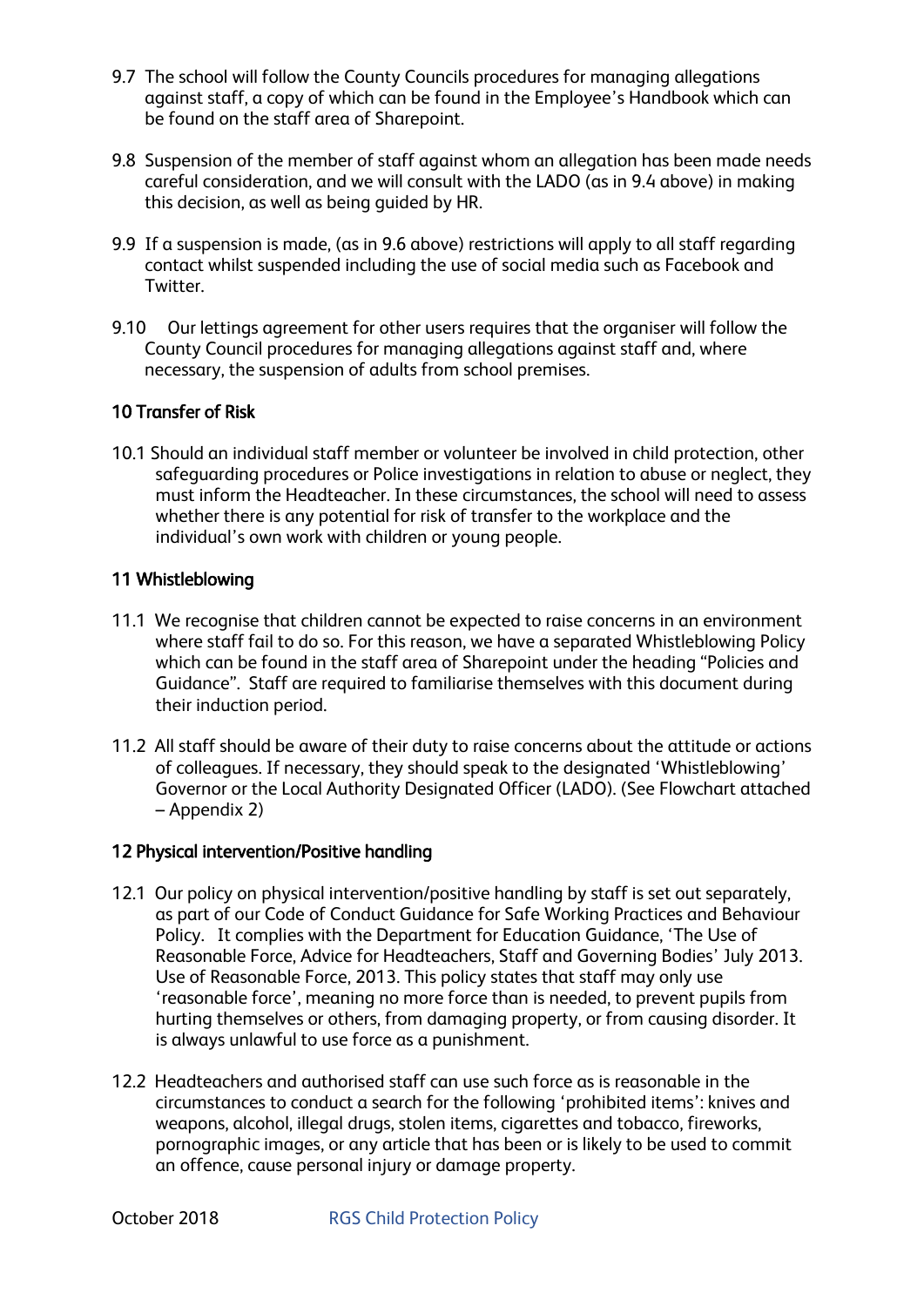- 12.3 If the use of force is necessary, reasonable adjustments for disabled children and children with special educational needs will be made.
- 12.4 Any use of force or restraint will be recorded and signed by a witness. The parent/carer will be informed of the incident.
- 12.5 Staff who are likely to need to use physical intervention must be appropriately trained.
- 12.6 We understand that physical intervention of a nature which causes injury or unnecessary distress to a child may be considered under child protection or disciplinary procedures.

# 13 Anti-Bullying

13.1 At our school, we have an agreed definition of bullying that is understood by pupils, staff, parents and carers.

# Bullying:

- Is hurtful, threatening, harmful and disrespectful behaviour. Bullying incidents involve a bully or bullies, a victim or victims and possibly bystanders
- can be unprovoked and is often repetitive
- can be hidden and often victims do not tell about their experiences for complex reasons
- reflects the misuse of power with one or more people victimised by the bully or bullies
- 13.2 We have an Anti-Bullying Policy and measures in place to prevent and respond to all forms of bullying, which acknowledges that to allow or condone bullying may lead to consideration under child protection procedures.
- 13.3 This policy is available to all staff, parents and carers and pupils. The policy is written in language that is accessible to pupils and a child-friendly version is made available to all pupils. We also have an Anti-Bullying Charter which is displayed in every classroom.
- 13.4 Staff, pupils and parents are made aware of how mobile technologies are increasingly being used to bully children both in and outside of the school environment. Cyber bullying is therefore referenced within our Anti-Bullying Policy.

## 14 Racist Incidents

14.1 Our Equalities and Cohesion Policy references how racist incidents will be dealt with and acknowledges the serious nature of these events and their impact on the individual/group of students involved including those who may witness the incident. All incidents will be taken seriously and consideration will be given as to whether a multi-agency approach using child protection procedures in required.

## 15 Health and Safety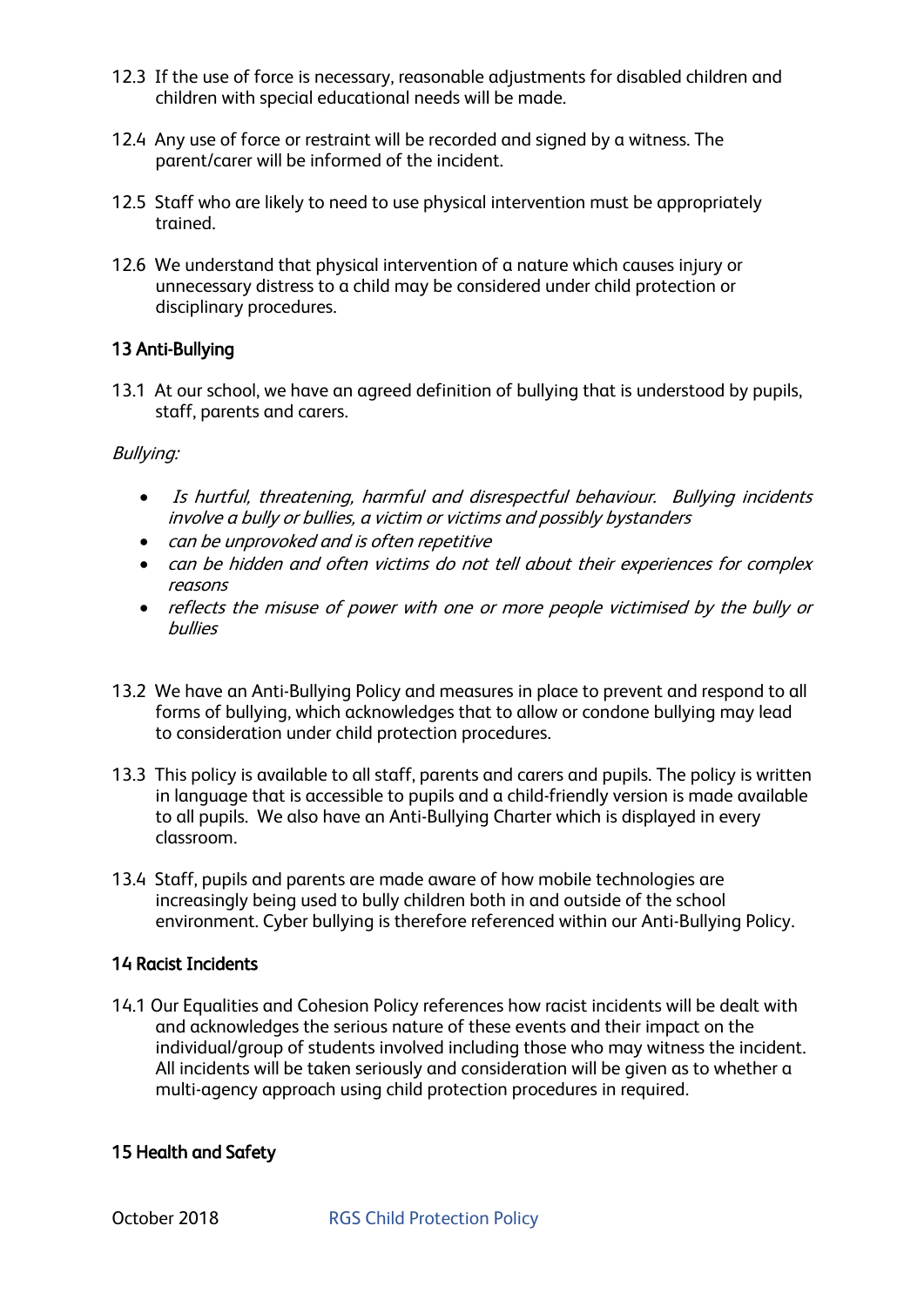- 15.1 We recognise the importance of safeguarding pupils throughout the school day. Our Health & Safety Policy, reflects the consideration we give to the protection of our children both physically within the school environment, in relation to internet use and when away from the school when undertaking school trips and visits.
- 15.2 Pupils who leave the site during the school day (Years 7-11) do so only with the written permission of a parent /and are collected by an authorised adult where appropriate. The school should be notified by the parents regarding whom they have authorised for this task. The Sixth Form may leave the site at specified and agreed times.
- 15.3 Our school site is secure. All staff are aware of 'hotspots' in the school where pupils have expressed anxieties or where areas of potential vulnerabilities may exist. There is an action plan in place to address safety in these areas.
- 15.4 In the event of a student going missing during the course of the school day we will carry out immediate checks to ensure the student is not on the site, staff will then make contact with the student's parents and inform the Police.

# 16 E-Safety

- 16.1 All staff should be aware of the school policy on E-Safety which sets out our expectations relating to:
	- Creating a safer online learning environment
	- Giving everyone the skills, knowledge and understanding to help children and young people stay safe online, question the information they are accessing and support the development of critical thinking
	- Inspiring safe and responsible use and behaviour of mobile technologies, to combat behaviours online which may make students vulnerable including sexting
	- Use of mobile technology both within school and on school trips/ outings
	- Use of camera equipment, including camera phones
	- What steps to take if there are concerns and where to go for help
	- Staff use of social media as set out in the Staff Code of Conduct.
- 16.2 Cyber-bullying by children, via texts and emails, will be treated as seriously as any other type of bullying and will be managed through our anti-bullying procedures. This includes sexting and image exchange under threat or use of coercion.
- 16.3 Students, staff and parents are supported to understand the risks posed by the CONTENT accessed by students – their CONDUCT online – and who they have CONTACT with in the digital world.
- 16.4 We have a separate Mobile Phone Policy which sets out the acceptable use of mobile technologies by pupils whilst onsite. This includes sanctions which will may be applied when these boundaries are not adhered to.
- 16.5 Visitors to our school are respectfully requested to turn all mobile devices off. This is a safeguarding measure for our students.
- 16.6 Staff use of mobile technology whilst on site is set out in the Staff Code of Conduct and Mobile Phone Policy.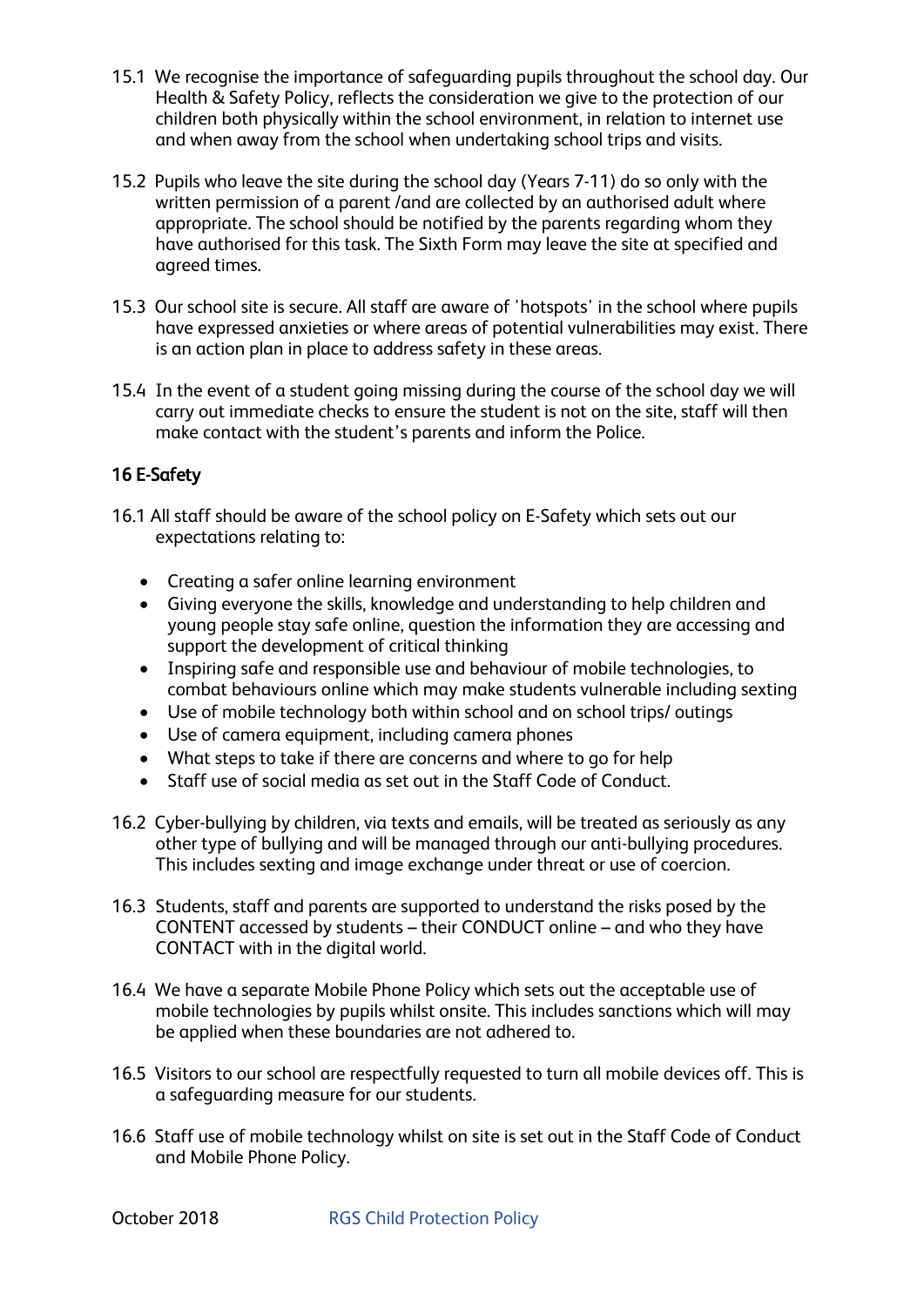# 17 Sexting

'Sexting', also referred to as 'youth produced sexual imagery', is one of a number of 'risktaking' behaviours associated with the use of digital technologies, social media or the internet. It is accepted that young people experiment and challenge boundaries and therefore the risks associated with 'online' activity can never be completely eliminated.

- 17.1 Staff, pupils and parents are supported via training to understand the creation and sharing of sexual imagery, such as photos or videos, of under 18s is illegal. This includes imagery of pupils themselves if they are under the age of 18.
- 17.2 Any youth produced sexual imagery disclosures will follow the normal safeguarding practices and protocols for our school. We will also use the guidelines for responding to incidents, as set out in the publication 'Sexting in Schools and Colleges' produced by the UK Council for Child Internet Safety. This requires us to share reports of sexting with the Police.

# 18 Cultural Issues

As a school we are aware of the cultural diversity of the community around us and seek to work sensitively to address the unique culture of our students and their families as they relate to safeguarding and child protection. This includes children at risk of harm from abuse linked to a belief in spirit possession on the part of their parent, carer or wider community.

- 18.1 As a staff team are aware of the harm to children that can be caused by practices linked to culture, faith and beliefs. We promote awareness through training and access to resources.
- 18.2 Staff will report concerns about abuse linked to culture, faith and beliefs in the same way as other child protection concerns.
- 18.3 We support students, via targeted sessions and delivery through our curriculum, to understand that some aspects of cultural or religious practice and beliefs could cause harm and they should turn to someone they trust or an organisation such as ChildLine for help and support.
- 18.4 We make links with local services, community organisations and faith leaders to provide support and helpful information on what is safe and unsafe practice within the culture/faith, groups of our school community.
- 18.5 At our school we are aware of a range of practices and beliefs which can be classified as honour-based violence, we include within this female genital mutilation, forced marriage and breast ironing. Whilst this may be a part of a long-held tradition within communities, we categorise this as child abuse and will act according to our child protection processes to safeguard the young person involved.
- 18.6 Teachers at our school understand there is a legal duty to report known cases of FGM to the police and they will do this with the support of the DSL. Mandatory reporting of female genital mutilation: procedural information Department for Education and Home Office.
- 18.7 At our school we are aware of the need to respond to concerns relating to forced marriage and understand that it is illegal, a form of child abuse and a breach of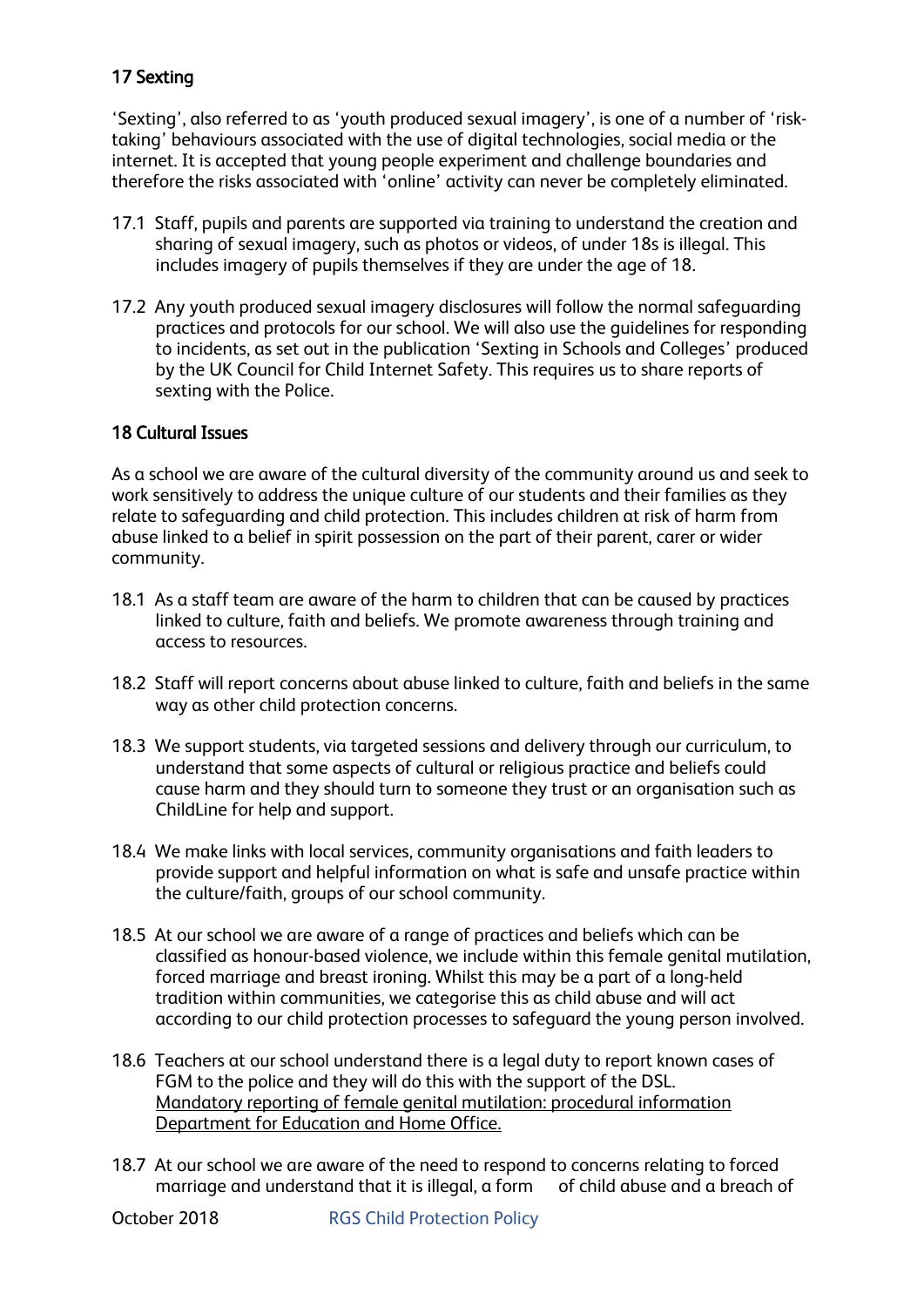children's rights. We recognise some students due to capacity or additional learning needs may not be able to give an informed consent and this will be dealt with under our child protection processes.

- 18.8 We recognise that both male and female pupils may be subject to honour-based<br>abuse e.g. where young people's cultural background are at odds with their abuse e.g. where young people's cultural behaviours such as homosexuality, under-age sex, relationships or life style choices.
- 18.9 We promote awareness through training and access to resources, ensuring that the signs and indicators are known and recognised by staff, any suspicions or concerns for forced marriage are reported to the DSL and the Forced Marriage Bureau as well as First Response.
- 18.10 Staff understand that whilst we try always to work in partnership with families, sharing information with a parent or member of the family is not appropriate in some instances where there may be cultural differences of opinion on abuse. Staff will report concerns to the DSL who will liaise with First Response, the police or the Forced Marriage Unit and follow advice given regarding protective strategies to safeguard the pupil.

# 19 Retention of Records

- 19.1 When a disclosure of abuse, or an allegation against a member of staff or volunteer, has been made, our school will have a record of this. These records will be maintained in a way that is confidential and secure, in accordance with our Record Keeping Policy and Data Protection Legislation.
- 19.2 There is a statutory requirement for our school to pass any child protection records to the student's next school. We are also required to have an auditable system in place to evidence that we have done so. Any transfer of records will be carried out within the bounds of confidentiality. We are also required to retain a copy of any child protection records we generate until the student reaches the age of 25 years. These records will be stored securely.
- 19.3 If an allegation is made against a member of staff, a comprehensive, confidential summary of the allegation will be kept on their personnel file. This record will be kept by the school until normal retirement age of the staff member involved, or 10 years after the allegation if longer. This record will include a clear outcome, including when cases have been investigated and found to be without substance.
- 19.4 For cases in which an allegation has been proven to be false, unsubstantiated or malicious, the allegation will not be included in employer references, even if that person has been the subject of repeated allegations.
- 19.5 In the instance or repeated allegations however our school retains the right in the interest of safeguarding students to retain a record of concern. $^3$
- 19.6 We have a system for reviewing our archiving of information held and will only retain the information for the agreed time span. All information will thereafter be disposed of via confidential waste management.

October 2018 **RGS Child Protection Policy** <u>.</u>  $3$  Safeguarding Children: dealing with low-level concerns about adults  $-$  Farrer & Co Adele Eastman and Katie Rigg, May 2017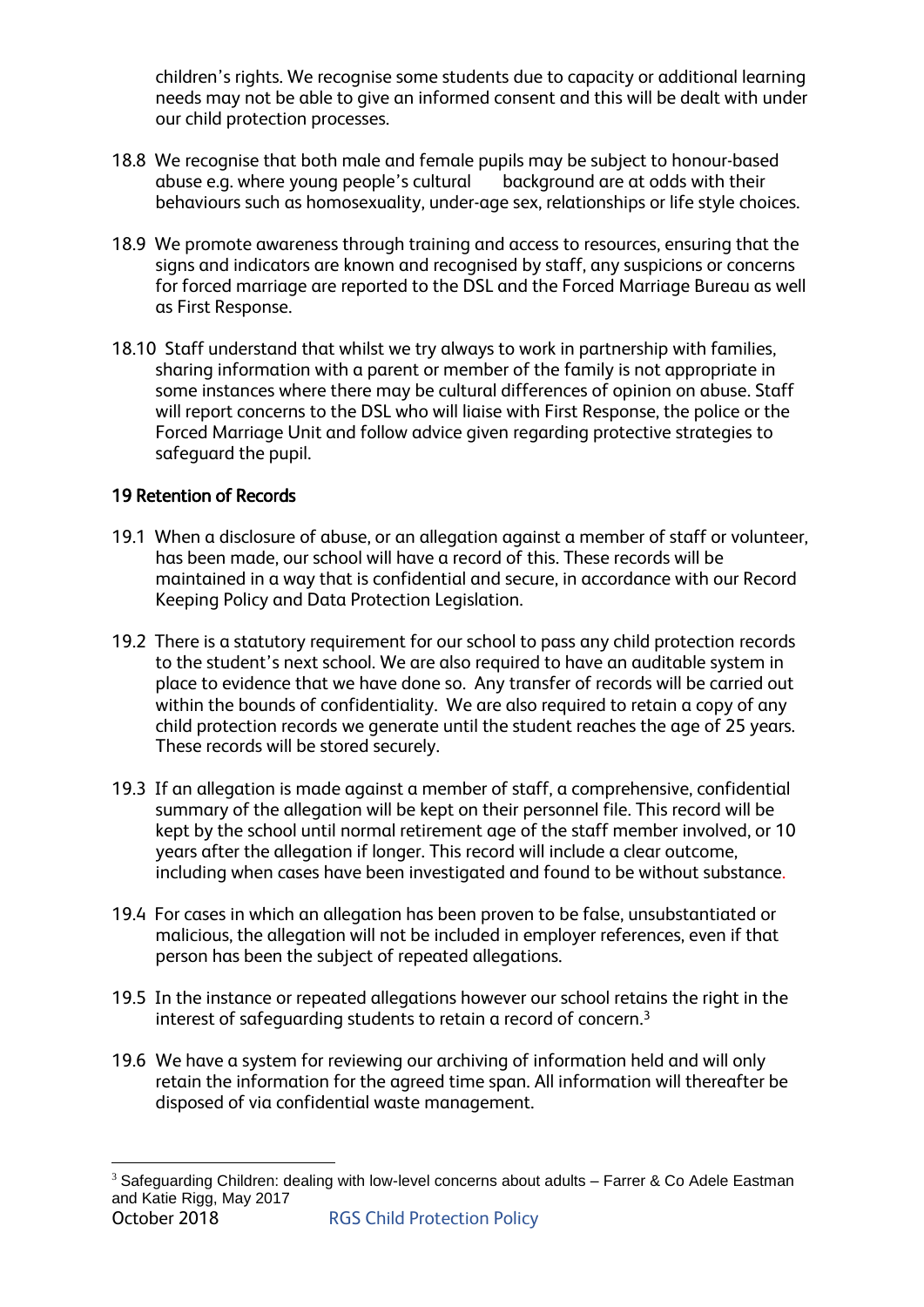# 20 Use of Photography

We will often use photographs and film to capture achievements, monitor and help promote successes within our school. We like to have a record of all the varied activities our students take part in and share them with parents via our website. We are, however, mindful of the safety of our students.

- 20.1 As confirmed in the Data Protection Act, our school will ensure written consent is sought from the parent or carer of any child under the age of 18 *before* any photographs are taken. If consent is given, we will make a clear agreement with the parent or carer as to how the image will be used (for example, in a school brochure or website) and how widely (as part of a school letter for all parents, on the child's individual records etc.) Our agreement with parents and students includes how images will be stored, how long they will be stored for and how they will be disposed of.
- 20.2 Due consideration will be given to the appropriateness of clothing and posture, and details such as a child's name or age will not be shared unless integral to the use of the image (such as the acceptance of an award) in particular when additional identifiers (i.e. a school or uniform logo) are being shared.
- 20.3 We acknowledge the right of parents and students to withhold or withdraw consent at any point in time of the duration the student is at the school.

# 21 Policy Review

The Governing Body of our school is responsible for ensuring the annual review of this policy, and for reporting back to the Buckinghamshire County Council. The date the next review is due is on the front cover of this policy.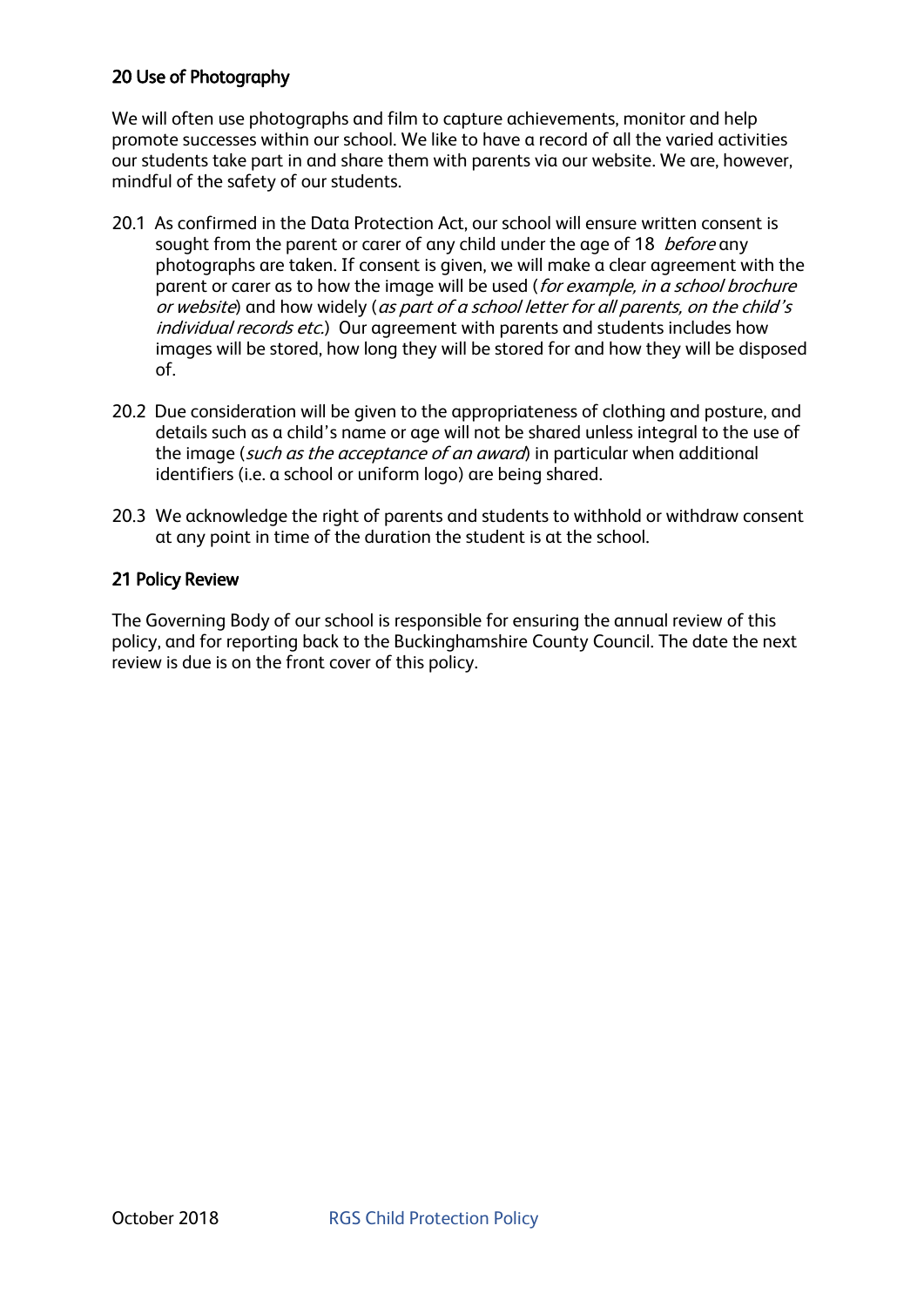# Appendix One

Everyone who works with children has a duty to safeguard and promote the welfare of children. They should be aware of the signs and indicators of abuse and know what to do and to whom to speak if they become concerned about a child or if a child discloses to them.

The following is intended as a reference for school staff and parents/carers if they become concerned that a child is suffering or likely to suffer significant harm.

The Children Act 1989 defines abuse as when a child is suffering or is likely to suffer 'significant harm'. Harm means ill treatment or the impairment of health or development. Four categories of abuse are identified:

## Categories of Abuse

Child abuse is a form of maltreatment. Somebody may abuse or neglect a child by inflicting harm, or by failing to prevent harm. Children may be abused in a family or in an institutional or community setting by those known to them or, more rarely, by others. Abuse can take place wholly online, or technology may be used to facilitate off-line abuse. Children may be abused by an adult or adults, or another child or children.

#### Physical abuse

A form of abuse which may involve hitting, shaking, throwing, poisoning, burning or scalding, drowning, suffocating or otherwise causing physical harm to a child. Physical harm may also be caused when a parent or carer fabricates the symptoms of, or deliberately induces, illness in a child.

#### Emotional abuse

The persistent emotional maltreatment of a child such as to cause severe and persistent adverse effects on the child's emotional development. It may involve conveying to children that they are worthless or unloved, inadequate or valued only insofar as they meet the needs of another person. It may include not giving the child opportunities to express their views, deliberately silencing them or "making fun" of what they say or how they communicate. It may feature age or developmentally inappropriate expectations being imposed on children. These may include interactions that are beyond the child's developmental capability, as well as overprotection and limitation of exploration and learning, or preventing the child participating in normal social interaction. It may involve seeing or hearing the ill treatment of another. It may involve serious bullying (including cyber bullying), causing children frequently to feel frightened or in danger or the exploitation or corruption of children. Some level of emotional abuse is involved in all types of maltreatment of a child, though it may occur alone.

#### Sexual abuse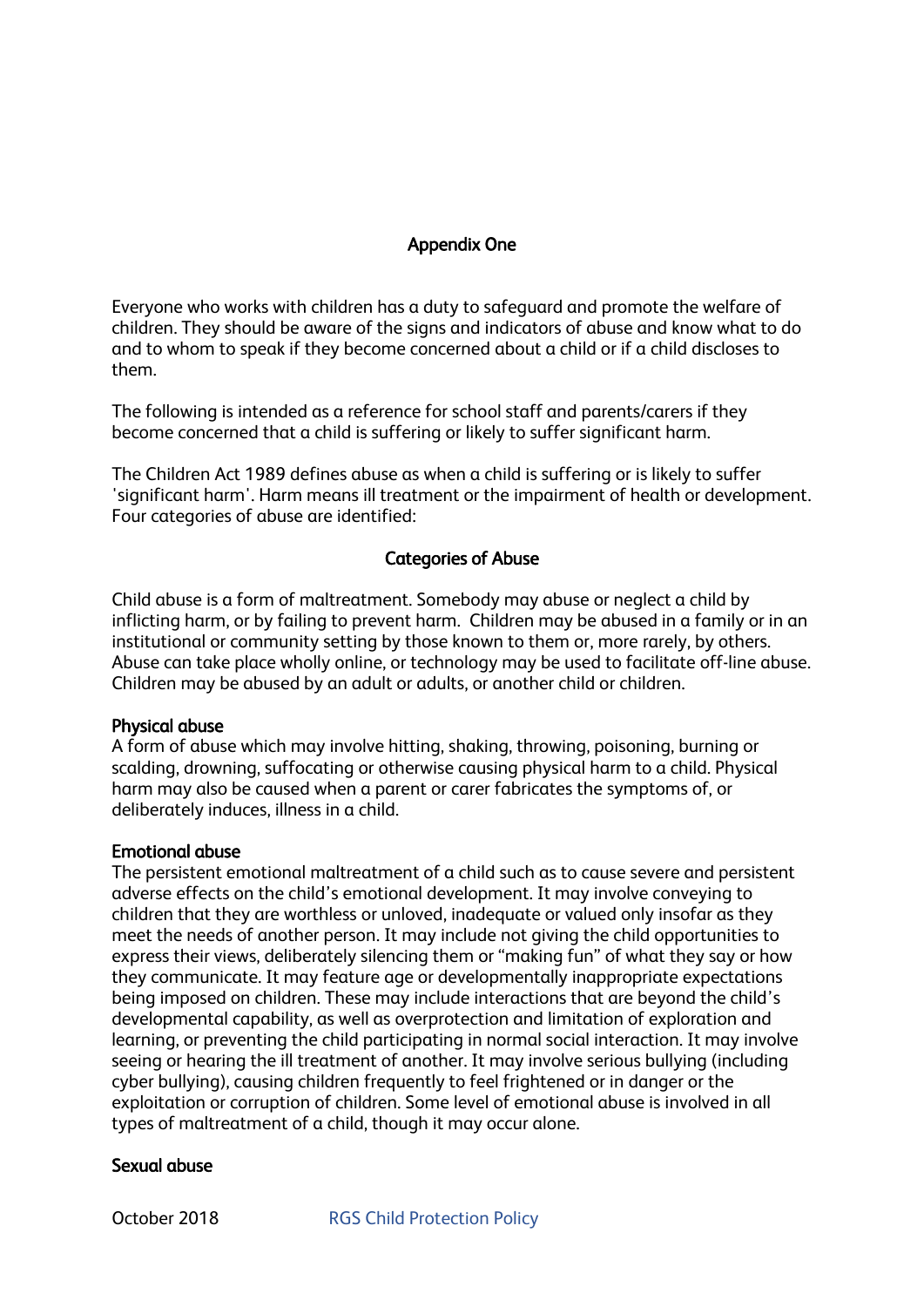Involves forcing or enticing a child or young person to take part in sexual activities, not necessarily involving a high level of violence, whether or not the child is aware of what is happening. The activities may involve physical contact, including assault by penetrative (e.g. rape or oral sex) or non-penetrative acts (e.g. masturbation, kissing, rubbing and touching outside of clothing). They may also include non-contact activities, such as involving children in looking at, or in the production of, sexual images, watching sexual activities, encouraging children to behave in sexually inappropriate ways, or grooming a child in preparation for abuse. Sexual abuse can take place online, and technology can be used to facilitate off-line abuse. Sexual abuse is not solely perpetrated by adult males. Women can also commit acts of sexual abuse, as can other children.

## **Neglect**

The persistent failure to meet a child's basic physical and/or psychological needs, likely to result in the serious impairment of the child's health or development. Neglect may occur during pregnancy as a result of maternal substance abuse. Once a child is born, neglect may involve a parent or carer failing to:

- a. provide adequate food, clothing and shelter (including exclusion from home or abandonment).
- b. protect a child from physical and emotional harm or danger;
- c. ensure adequate supervision (including the use of inadequate carers.
- d. ensure access to appropriate medical care or treatment. It may also include neglect of or unresponsiveness to a child's basic emotional needs.

# Exploitation

Exploitation is a form of child abuse and may take a number of forms.

## Child Sexual Exploitation

Sexual abuse may involve physical contact including assault by penetration (for example, rape or oral sex) or non-penetrative acts such as masturbation, kissing, rubbing and touching outside of clothing. It may include non-contact activities, such as involving children in the production of sexual images, forcing children to look at sexual images or watch sexual activities, encouraging children to behave in sexually inappropriate ways or grooming a child in preparation for abuse (including via the internet).

The definition of Child Sexual Exploitation is as follows:

Child Sexual Exploitation is a form of child sexual abuse. It occurs where an individual or group takes advantage of an imbalance of power to coerce, manipulate or deceive a child or young person under the age of 18 into sexual activity (a) in exchange for something the victim needs or wants, and/or (b) for the financial advantage or increased status of the perpetrator or facilitator. The victim may have been sexually exploited even if the sexual activity appears consensual. Child sexual exploitation does not always involve physical contact; it can also occur through the use of technology.

[https://assets.publishing.service.gov.uk/government/uploads/system/uploads/attachment](https://assets.publishing.service.gov.uk/government/uploads/system/uploads/attachment_data/file/591903/CSE_Guidance_Core_Document_13.02.2017.pdf) \_[data/file/591903/CSE\\_Guidance\\_Core\\_Document\\_13.02.2017.pdf](https://assets.publishing.service.gov.uk/government/uploads/system/uploads/attachment_data/file/591903/CSE_Guidance_Core_Document_13.02.2017.pdf)

## **Extremism**

Extremism goes beyond terrorism and includes people who target the vulnerable – including the young – by seeking to sow division between communities on the basis of race, faith or denomination; justified discrimination towards women and girls; persuade others that minorities are inferior; or argue against the primacy of democracy and the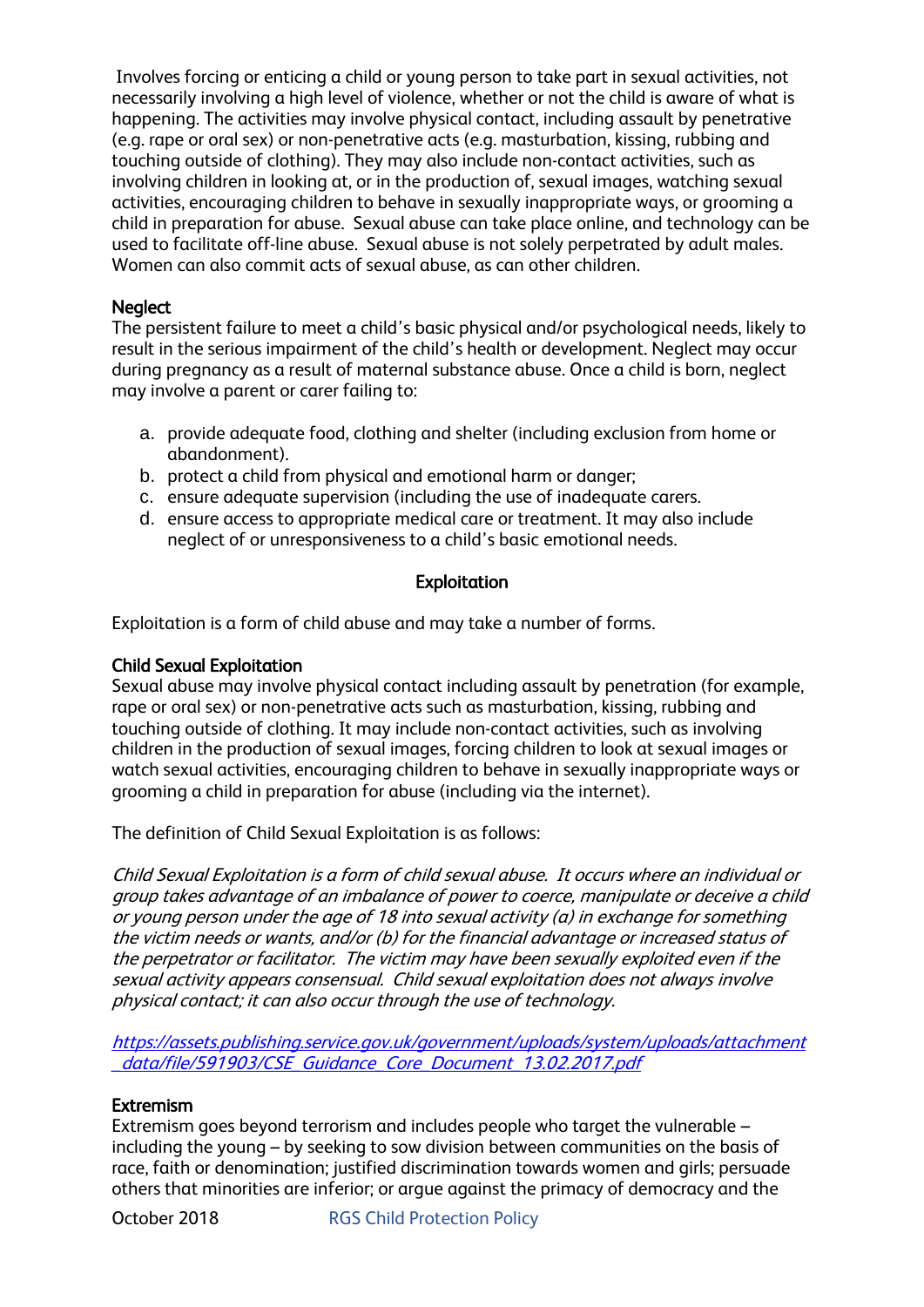rule of law in our society. Extremism is defined in the Counter Extremism Strategy 2015 as the vocal or active opposition to our fundamental values, including the rule of law, individual liberty and the mutual respect and tolerance of different faiths and beliefs. We also regard calls for the death of members of our armed forces as extremists.

#### County Lines

As set out in the Serious Violence Strategy (see link below), published by the Home Office, a term used to describe gangs and organised criminal networks involved in exporting illegal drugs into one or more importing areas within the UK, using dedicated mobile phone lines or other form of 'deal line'. They are likely to exploit children and vulnerable adults to move and store the drugs and money, and they will often use coercion, intimidation, violence (including sexual violence) and weapons.

#### Child Criminal Exploitation

#### As set out in the Serious Violence Strategy

[www.gov.uk/government/publications/serious-violence-strategy](http://www.gov.uk/government/publications/serious-violence-strategy) published by the Home Office, where an individual or group takes advantage of an imbalance of power to coerce, control, manipulate or deceive a child or young person under the age of 18 into any criminal activity. (a) in exchange for something a victim needs or wants, and/or (b) for the financial or other advantage of the perpetrator or facilitator and/or (c) through violence or threat of violence. The victim may have been criminally exploited even if the activity appears consensual. Child criminal exploitation does not always involve physical contact; it can also occur through the use of technology.

#### Taken from "Working Together" 2018.

[https://assets.publishing.service.gov.uk/government/uploads/system/uploads/attachment](https://assets.publishing.service.gov.uk/government/uploads/system/uploads/attachment_data/file/722305/Working_Together_to_Safeguard_Children_-_Guide.pdf) data/file/722305/Working Together to Safeguard Children - Guide.pdf

## Cultural Issues

#### Female Genital Mutilation (FGM)

The UK Government has written advice and guidance on FGM that states;

"FGM is considered child abuse in the UK and a grave violation of the human rights of girls and women. In all circumstances where FGM is practised on a child it is a violation of the child's right to life, their right to their bodily integrity, as well as their right to health. The UK Government has signed a number of international human rights laws against FGM, including the Convention on the Rights of the Child."

UK communities that are most at risk of FGM include Kenyans, Somalis, Sudanese, Sierra Leoneans, Egyptians, Nigerians and Eritreans. However, women from non-African communities that are at risk of FGM include Yemeni, Kurdish, Indonesian and Pakistani women.

Whilst this child protection issue is not directly relevant to the students at the Royal Grammar School it is always possible that staff may overhear conversations about this issue concerning a student's friends or family. If there are any concerns relating to this issue they must be reported to the DSL so that appropriate actions can be taken. Known cases of FGM must be reported to the Police.